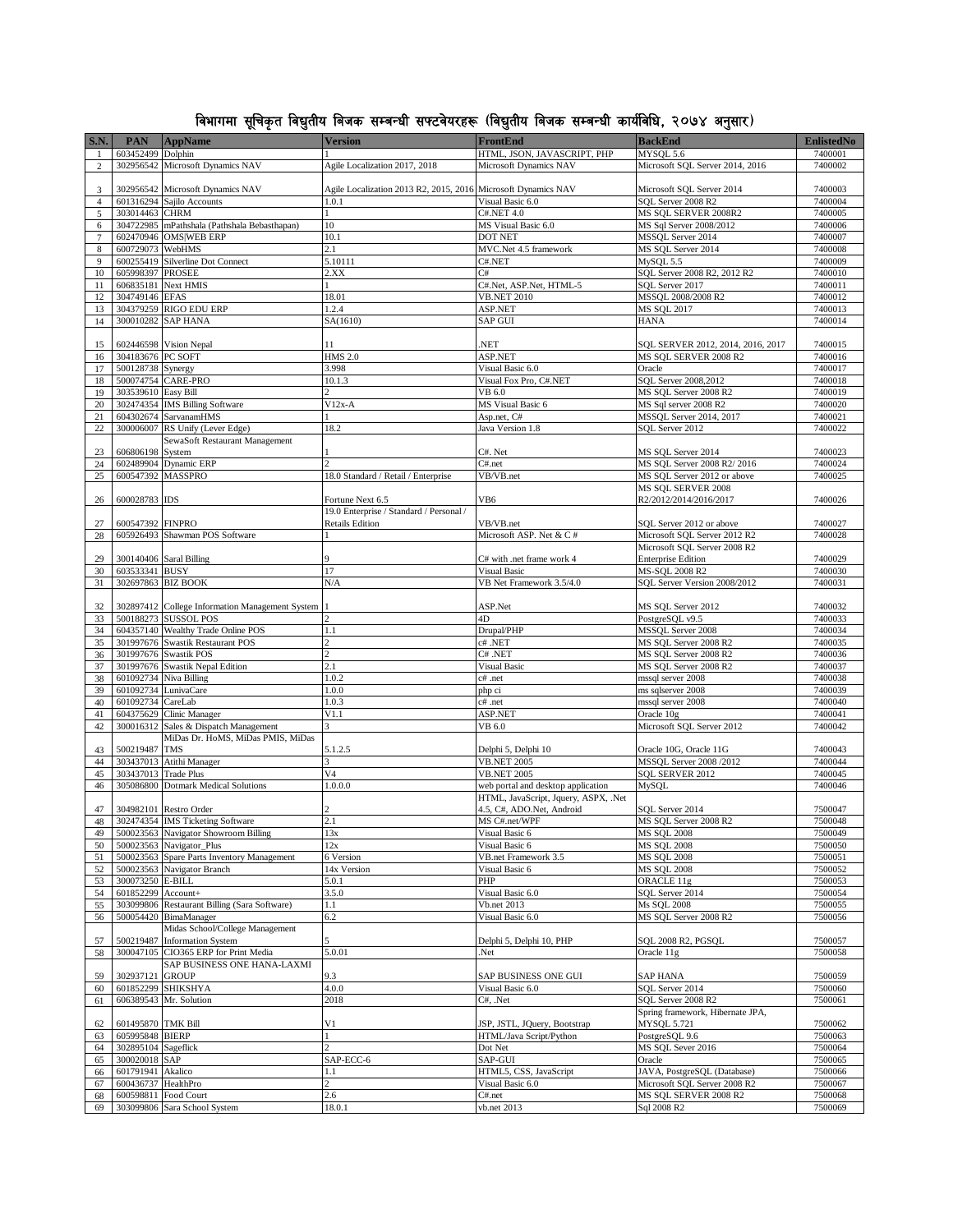| 70         | 606835181 Next HMIS   |                                                                            |                                 | C#.NET, ASP.NET, HTML-5               | MS SQL SERVER 2017                              | 7500070            |
|------------|-----------------------|----------------------------------------------------------------------------|---------------------------------|---------------------------------------|-------------------------------------------------|--------------------|
|            |                       |                                                                            |                                 | HTML, .NET, JQuery, CSS, JavaScript,  |                                                 |                    |
| 71         |                       | 600663939 Qpay AIMS                                                        |                                 | Bootstrap                             | MS SQL Server 2014                              | 7500071            |
| 72         | 305302205 Qubex Edu   |                                                                            |                                 | C#.Net                                | MSSQL SERVER 2017                               | 7500072            |
| 73         | 301445432             | Ensure                                                                     |                                 | Visual Basic 6.0                      | Oracle 11g                                      | 7500073            |
| 74         |                       | 300006065 Microsift Dynamic navision 2009 R2                               | W1 6.0 R2(Asian Paints)         | Navision ERP client                   | SQL Data base server                            | 7500074            |
| 75         | 500007389 POS         |                                                                            | 2018                            | Visual Basic 6                        | SQL Server 2008 R2                              | 7500075            |
| 76         | 600436737 Sales Shop  |                                                                            |                                 | Visual Basic 6.0                      | Microsoft SQL Server 2008 R2                    | 7500076            |
| 77         | 600598811 AMTIX       |                                                                            | 2.6                             | C#.net                                | MS SQL SERVER 2008 R2                           | 7500077            |
| 78         | 604346250 smart Pos   |                                                                            | 2.0.1                           | c#                                    | SQL server 2012                                 | 7500078            |
|            |                       |                                                                            |                                 |                                       | MS SQL SERVER 2008/MS SQL                       |                    |
|            |                       |                                                                            |                                 |                                       | SERVER 2008 R2/ MS SQL SERVER                   |                    |
| 79         | 302474354 IMS - POS   |                                                                            |                                 | Microsoft C#.NET/WPF                  | 2017                                            | 7500079            |
|            |                       | Manakamana Business Accounting                                             |                                 |                                       |                                                 |                    |
| 80         | 600259633             | (MBA)                                                                      | 10                              | MS VB/VB.Net Framework 4.5            | MS SQL Server 2008                              | 7500080            |
| 81         |                       | 304484546 D'Rose Billing Systems                                           |                                 | JSP/Java(EE7)                         | PostgreSQL 9.6                                  | 7500081            |
| 82         |                       | 301331492 e-Accounting                                                     | $\mathfrak{D}$                  | ASP.NET with C#                       | Microsoft SQL Server 2014                       | 7500082            |
| 83         | 600598811 Bal Sansar  |                                                                            | 2.6                             | C#.net                                | MS SQL SERVER 2008 R2                           | 7500083            |
| 84         |                       | 301445300 Macros Hotel System                                              | 6                               | Visual Basic 6.0                      | MS SQL Server 2012                              | 7500084            |
| 85         |                       | 604272476 Danphe EMR                                                       | V1.0                            | C#.net Angular                        | MS SQL Server 2016                              | 7500085            |
| 86         |                       | 603511275 Bizbook ERP                                                      | 1.2.0                           | Visual Studio, .Net, C#               | Microsoft SQL Server 2016                       | 7500086            |
| 87         |                       | 303692874 Restaurant Management System (RMS)                               | 2015                            | ASP.Net MVC                           | SQL Server 2014                                 | 7500087            |
| 88         |                       | 301997676 eZee NextGen                                                     |                                 | C# .NET / VB. Net                     | MS SQL Server 2014                              | 7500088            |
|            |                       | <b>Hospital Information Management</b>                                     |                                 |                                       |                                                 |                    |
| 89         | 602435460 System      |                                                                            | 2.3                             | C#, ASP.NET                           | MS SQL Server 2014                              | 7500089            |
|            |                       | The Connect Plus TCP Smart                                                 |                                 |                                       |                                                 |                    |
|            |                       | School/College Management Software                                         |                                 |                                       |                                                 |                    |
| 90         | 302407130 and Apps    |                                                                            | 1.0.0                           | PHP, Laravel, Jquery, CSS             | My SQL 5.7.22                                   | 7500090            |
| 91         |                       | 300975459 Medipro HM-SYS                                                   | 11.0.0.0                        | DELPHI, C#.Net                        | SQL SERVER 2008 R2                              | 7500091            |
| 92         | 300975459 Medipro     |                                                                            | 10.0.0.0                        | DELPHI, C#.Net                        | SQL SERVER 2008 R2                              | 7500092            |
| 93         | 305151179 Getwell     |                                                                            | V <sub>1.0</sub>                | VB 6.0                                | SQL Server 2008 R2                              | 7500093            |
| 94         |                       | 305151179 Restaurant Pos                                                   | $V$ 1.0                         | VB 6.0                                | SQI Server 2008 R2                              | 7500094            |
| 95         |                       | 304142253 Accment Desktop                                                  |                                 | net(c#)                               | MSSQL                                           | 7500095            |
|            |                       |                                                                            |                                 |                                       |                                                 |                    |
|            |                       | Parking and Warehouse Management                                           |                                 |                                       |                                                 |                    |
| 96         | 603330793 System      |                                                                            | V 1.0.2                         | ASP.net, VB.net                       | SQL Server 2008 R2 or Later                     | 7500096            |
| 97         |                       | 100775248 SAHAJ Accounting                                                 | 1.0.6719.32178                  | MS - VB.net                           | MS - SQL 2008 R2                                | 7500097            |
| 98         |                       | 302338795 Medipro HM-SYS                                                   | 11.0.0                          | DELPHI, C#.Net                        | SQL SERVER 2008 R2                              | 7500098            |
| 99         | 302338795 Medipro     |                                                                            | 10.0.0.0                        | DELPHI, C#.Net                        | SQL SERVER 2008 R2                              | 7500099            |
| 100        |                       | 301622996 Medipro HM-SYS                                                   | 11.0.0.0                        | DELPHI, C#.Net                        | SQL SERVER 2008 R2                              | 7500100            |
| 101        |                       | 600324500 Mero Theatre                                                     |                                 | PHP Laravel, React JS, Javascript     | MYSQL, PHP Laravel                              | 7500101            |
| 102        |                       | 100775248 SAHAJ Accounting                                                 | 1.0.6719.32178                  | MS-VB.net                             | MS - SQL 2008 R2                                | 7500102            |
| 103        | 301445432 IEnsure     |                                                                            |                                 | ASP.Net with C#, SAP crystal report   | MS SQL Server 2008 or Higher                    | 7500103            |
|            |                       |                                                                            |                                 |                                       |                                                 |                    |
| 104        |                       | 600583749 PERFACT                                                          | $\overline{7}$                  | <b>VISUAL BASIC 6.0</b>               | SQL SERVER 2008                                 | 7500104            |
| 105        |                       |                                                                            |                                 | html, knockout JS, Bootstrap          |                                                 | 7500105            |
|            |                       | 603782545 Kalash - A Compete Restaurant System                             |                                 |                                       | ASP C# .Net, MS SQL Server                      |                    |
| 106        |                       | 601647147 Bonfire RMS                                                      | 1.0.1.0                         | Delphi; RAD 10.2                      | MSSQL Server 2008 R2                            | 7500106            |
| 107        | 601647147 Mustang     |                                                                            | 1.0.1.0                         | Delphi, RAD 10.2                      | MSSql 2008 R2                                   | 7500107            |
| 108        |                       | 601647147 Bonfire Business Solution                                        | 1.0.1.0                         | Delphi; RAD 10.2                      | MSSQL Server 2008 R2                            | 7500108            |
|            |                       |                                                                            | 2016 W1(Precision Pyramid Nepal |                                       | Microsoft SQL Server 2008, 2008R2,              |                    |
| 109        |                       | 606795977 Microsoft Dynamics NAV                                           | Private Limited)                | <b>RTC</b> Client                     | 2012, 2014, 2016, 2017                          | 7500109            |
| 110        |                       | 302305289 LABHA POS                                                        |                                 | ASP .net C#                           | <b>MSSQL</b>                                    | 7500110            |
| 111        | 303812577 Clims       |                                                                            | $\overline{2}$                  | Dot Net                               | Oracle                                          | 7500111            |
| 112        | 500038738 Acct 2000   |                                                                            | 5.3.1                           | developersuite                        | Oracal                                          | 7500112            |
|            |                       | Gateway School/College Management                                          |                                 |                                       |                                                 |                    |
| 113        | 600241977 System      |                                                                            |                                 | Net.                                  | MSSOLServer 2008                                | 7500113            |
| 114        |                       | 602446598 Vision Pharma                                                    | 11                              | Net.                                  | SQL Server 2012 Or Higher                       | 7500114            |
| 115        |                       | 602446598 Vision Restro                                                    | 11                              | Net/Java/Node JS.                     | SQL Server 2012 Or Higher                       | 7500115            |
|            |                       |                                                                            |                                 |                                       | MS SOL SERVER 2008                              |                    |
| 116        | 600028783 IDS         |                                                                            | Fortune Next 6.5                | VB6                                   | R2/2012/2014/2016/2017                          | 7500116            |
|            | 117 303408110 Ginesys |                                                                            | V11                             | C#, . <b>NET</b>                      | C#,SQL,ORACLE                                   | 7500117            |
|            | 118 605961564 DBS     |                                                                            | $\mathbf{1}$                    | React, Node JS (Java Script)          | PostgreSQL                                      | 7500118            |
| 119        | 301490818 TallyCum    |                                                                            | A7.1                            | Microsoft Visual Basic 6.0            | Microsoft SQL Server 2008 R2                    | 7500119            |
| 120        | 301490818 TallyCum    |                                                                            | B7.1                            | Microsoft Visual Basic 6.0            | Microsoft SQL Server 2008 R2                    | 7500120            |
| 121        | 600598811 AMTIX       |                                                                            | 2.6                             | C#.net                                | MS SQL 2012, MS SQL 2014                        | 7500121            |
| 122        | 302037034 ccms        |                                                                            | v2                              | php                                   | mssql                                           | 7500122            |
|            |                       |                                                                            | Bottlers Nepal Limited ECC 6.0  |                                       |                                                 |                    |
| 123        | 300048362 SAP         |                                                                            | Customization                   | SAP GUI                               | <b>MS SOL 2012</b>                              | 7500123            |
| 124        |                       | 300052637 Opera PMS, Micros POS                                            | Opera 5.0, Micros 9700          | JAVA                                  | Oracle                                          | 7500124            |
|            |                       |                                                                            |                                 |                                       |                                                 |                    |
|            |                       |                                                                            |                                 |                                       | MS SQL SERVER 2012, MS SQL                      |                    |
| 125        |                       | 301997676 Swastik Nepal Edition                                            |                                 | <b>Visual Basic</b>                   | SERVER 2014, MS SQL SERVER 2017                 | 7500125            |
|            |                       |                                                                            |                                 |                                       |                                                 |                    |
|            |                       |                                                                            |                                 |                                       | MS SQL SERVER 2012, MS SQL                      |                    |
| 126        |                       | 301997676 Swastik Nepal Edition                                            | 2.1                             | Visual Basic                          | SERVER 2014, MS SQL SERVER 2017                 | 7500126            |
| 127        |                       | 300494174 PERP (Progen ERP)                                                | 62 DB                           |                                       | MySQL 5.0                                       | 7500127            |
|            | 305595490 Scoms       |                                                                            | 1.0.1                           | Auto Code Tool (C++)<br>Delphi6       | <b>MSSQL</b> Server                             | 7500128            |
| 128        |                       |                                                                            |                                 |                                       |                                                 |                    |
| 129        |                       | 604987774 School Management System                                         | V <sub>1.0</sub>                | VB.Net                                | Sql server 2008 R2                              | 7500129            |
| 130        | 304913013 Insurest    |                                                                            | 1.0.0.1                         | HTML, JQuery, Java Script, Kendo UI   | MS SQL 2016                                     | 7500130            |
| 131        |                       | 300016965 Arihant Multi Fibres                                             |                                 | Microsoft Visual Basic 6.0            | Microsoft SQL Server 2008                       | 7500131            |
| 132        |                       | 302852039 Arihant Polypacks                                                |                                 | Microsoft Visual Basic 6.0            | Microsoft SQL Server 2008                       | 7500132            |
| 133        |                       | 305021029 ITDOSE MIS (Hospedia)                                            | Version 9.0.1                   | Asp.net                               | Mysql                                           | 7500133            |
|            |                       | Hospital Optimum Process Engine                                            |                                 |                                       |                                                 |                    |
| 134        | 601686519 (H.O.P.E)   |                                                                            | Version 6.0                     | Java, JQuery, Spring                  | Microsoft SQL Server                            | 7500134            |
| 135<br>136 |                       | 304913071 Microsoft Dynamic NAV<br>303520829 Cargo Accounting System (CAS) | 2009<br>6.2                     | Microsoft Dynamic<br>Visual Basic 6.0 | MS SQL Server 2008<br>SQL Server 2012 and Above | 7500135<br>7500136 |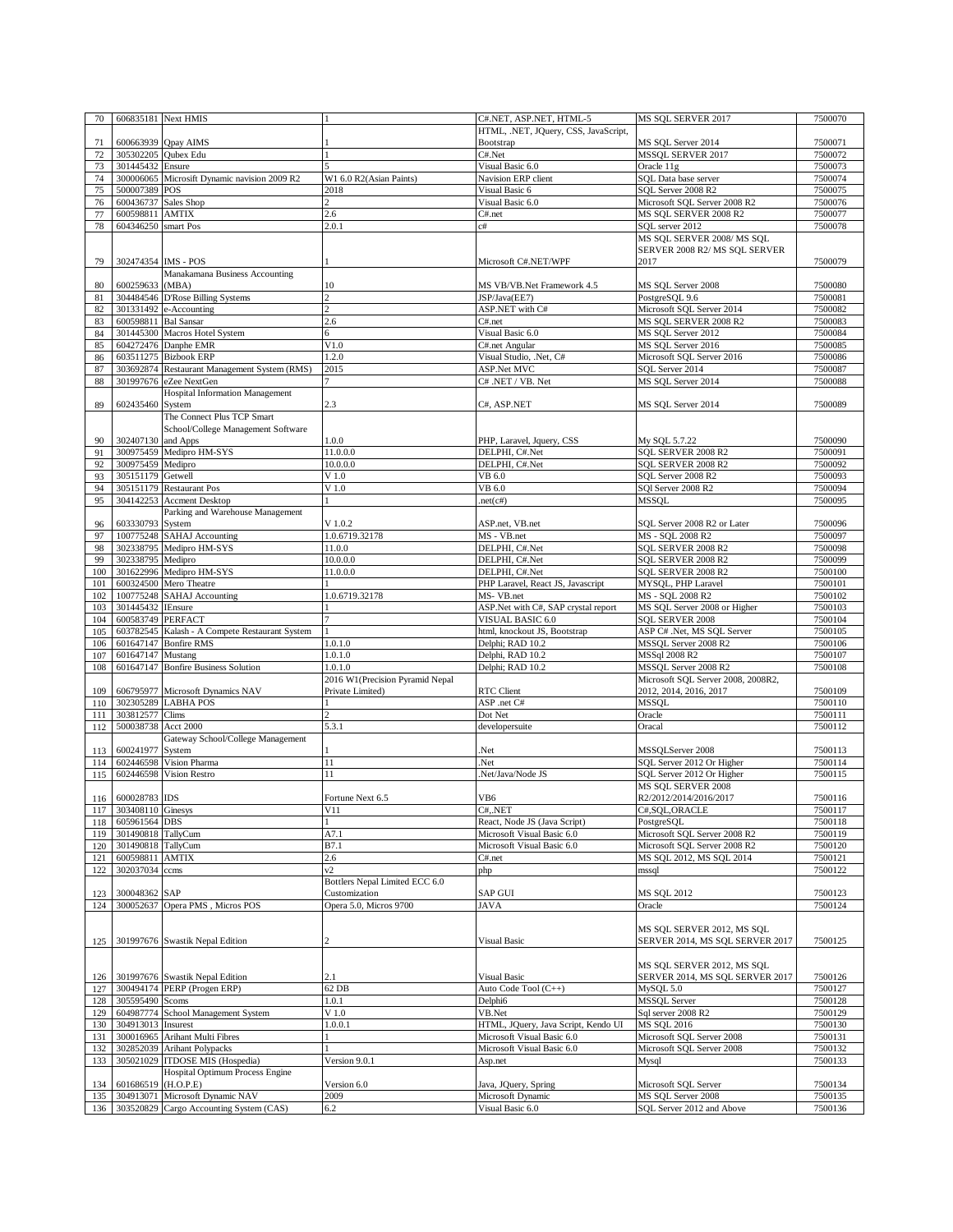| 137 |                      | 602477561 Qualtosoft Pvt.Ltd.                 | 11                      | <b>Billing Accounting</b>                                                   | <b>Billing Accounting</b>                          | 7500137 |
|-----|----------------------|-----------------------------------------------|-------------------------|-----------------------------------------------------------------------------|----------------------------------------------------|---------|
| 138 | 606766122            | Microsoft Dynamics NAV                        | 2016, 2017, 2018        | Microsoft Dynamics NAV                                                      | Microsoft SQL Server                               | 7500138 |
|     |                      |                                               |                         | Angular 4.0 CLI, Web API, BootStrap,                                        |                                                    |         |
|     |                      |                                               |                         |                                                                             |                                                    |         |
| 139 |                      | 602410816 D Cube Hotel System                 | V2                      | <b>Crystal Report</b>                                                       | Mysql/SqlServer                                    | 7500139 |
|     |                      |                                               |                         | Angular 4.0 CLI, Web API, BootStrap,                                        |                                                    |         |
| 140 |                      | 602410816 D Cube Restaurant System            | V <sub>2</sub>          | <b>Crystal Report</b>                                                       | Mysql/SqlServer                                    | 7500140 |
|     |                      |                                               |                         | C#, MVC 5.0, JavaScript, Jquery,                                            | Mysql 5.5 and higher /SqlServer 2008 and           |         |
|     |                      |                                               |                         |                                                                             |                                                    |         |
| 141 |                      | 602410816 D Cube School                       | V <sub>2</sub>          | BootStrap, Crystal Report                                                   | higher                                             | 7500141 |
| 142 |                      | 300020018 Distribution Automation System-DAS  | 1.9.0                   | ASP.NET                                                                     | Microsoft SQL Server 2000                          | 7500142 |
| 143 |                      | 602483591 Smart Pos System                    | 1.0.0                   | MVC C# .Net                                                                 | Microsoft SQL Server 2016                          | 7500143 |
| 144 | 600255525 Sales-Mate |                                               | 2.0.1                   | Visual Basic 6.0                                                            | Oracle 8i, 10g, 11g                                | 7500144 |
|     |                      |                                               |                         |                                                                             |                                                    |         |
| 145 | 300038086 Raghupati  |                                               |                         | Microsoft Visual Basic 6.0                                                  | Microsoft SQL Server 2008                          | 7500145 |
| 146 |                      | 606749842 Indhri Group                        | 1.0.1                   | PHP                                                                         | MY SOL                                             | 7500146 |
|     |                      |                                               |                         |                                                                             |                                                    |         |
|     |                      |                                               |                         |                                                                             |                                                    |         |
|     |                      |                                               |                         |                                                                             | MS SQL SERVER 2008 R2, MS SQL                      |         |
| 147 | 600598811 AMTIX      |                                               | 2.6                     | C#.net                                                                      | SERVER 2012, MS SQL SERVER 2014                    | 7500147 |
| 148 | 606918820 G          |                                               | H                       |                                                                             | K                                                  | 7500148 |
| 149 |                      | 302457669 Systematic Schooling                | Ver 1.1                 | Visual Basic 6.0                                                            | Sql Server 8.0                                     | 7500149 |
|     |                      |                                               |                         |                                                                             | <b>SAP HANA</b>                                    |         |
| 150 |                      | 500128738 SAP Business One                    | SAP B1 9.2 4/ HANA      | ASP.NET/C#                                                                  |                                                    | 7500150 |
| 151 | 300044614 Veris CRM  |                                               | 6.2.1                   | Veris                                                                       | Oracle 11g database                                | 7500151 |
| 152 |                      | 300044614 Recharge Card Management System     |                         | Developer                                                                   | Oracle                                             | 7500152 |
| 153 |                      | 300044614 Interconnect System                 | WBS 5.1.2               | <b>JAVA</b>                                                                 | Oracle                                             | 7500153 |
|     |                      |                                               |                         |                                                                             |                                                    | 7500154 |
| 154 |                      | 300044614 Lease Line Management System        |                         | Developer                                                                   | Oracle                                             |         |
|     |                      | Value Added Service Management                |                         |                                                                             |                                                    |         |
| 155 | 300044614 System     |                                               |                         | Developer                                                                   | Oracle                                             | 7500155 |
|     |                      |                                               |                         |                                                                             | MS SQL SERVER 2008                                 |         |
|     | 302720851 IDS        |                                               |                         | VB6                                                                         | R2/2012/2014/2016/2017                             | 7500156 |
| 156 |                      |                                               | FORTUNE NEXT 6.5        |                                                                             |                                                    |         |
| 157 | 500194306 IBS        |                                               | 2.2                     | Developer 6i                                                                | oracle 10G                                         | 7500157 |
| 158 |                      | 605911839 YaffleCWMS                          |                         | PHP                                                                         | <b>MYSOL</b>                                       | 7500158 |
|     |                      |                                               |                         |                                                                             | MICROSOFT SQL 2008 R2 OR                           |         |
|     |                      |                                               |                         |                                                                             |                                                    |         |
| 159 |                      | 304567140 ADVANTAGE TVS                       | 4.89                    | MICROSOFT DOT NET 2.0                                                       | <b>HIGHER VERSION</b>                              | 7500159 |
|     |                      |                                               |                         |                                                                             | MS SQL SERVER 2008                                 |         |
| 160 | 602763925 IDS        |                                               | <b>FORTUNE NEXT 6.5</b> | VB6                                                                         | R2/2012/2014/2016/2017                             | 7500160 |
|     |                      | IMS - Hospitality Management Software         |                         |                                                                             | MS SQL SERVER 2012/ MS SQL                         |         |
|     |                      |                                               |                         |                                                                             |                                                    |         |
| 161 | 302474354 (HMS)      |                                               |                         | MS C#.NET, ANDROID                                                          | <b>SERVER 2017</b>                                 | 7500161 |
|     |                      |                                               |                         | Microsoft Dynamics Role Tailored C-                                         |                                                    |         |
| 162 |                      | 300010208 Microsoft Dynamics NAV 2013 R2      | 2013 R <sub>2</sub>     | Side client                                                                 | Microsoft SQL Server                               | 7500162 |
|     |                      | 300006007 RS Unify (Lever Edge)               | 18.X                    | Java Version 1.8                                                            | SQL Server 2012                                    | 7500163 |
| 163 |                      |                                               |                         |                                                                             |                                                    |         |
|     |                      |                                               |                         |                                                                             |                                                    |         |
| 164 |                      | 600241977 Gateway Jewellery Management System |                         | Net.                                                                        | MSSQLSERVER 2008                                   | 7500164 |
| 165 | 300006007 SAP        |                                               | ECC 6.0                 | <b>SAP GUI</b>                                                              | Oracle 12.1.0.2.0                                  | 7500165 |
|     |                      |                                               |                         |                                                                             |                                                    |         |
| 166 | 300006007            | RS Unify (Lever Edge)                         | 18.X                    | Java Version 1.8                                                            | SQL Server 2012                                    | 7500166 |
| 167 | 600279105            | mDev Billing                                  |                         | HTML/CSS/jQuery/Javascript                                                  | PHP/MySQL                                          | 7500167 |
| 168 | 301587967            | <b>SBS</b>                                    | Version 2.1             | Developer                                                                   | Oracle                                             | 7500168 |
| 169 | 301445432            | Micro Insurance                               |                         | ASP.Net with C#, SAP Crystal report                                         | SQL Server 2008 or Higher                          | 7500169 |
|     |                      |                                               |                         |                                                                             |                                                    |         |
| 170 | 600026417            | <b>SIMPLEBILLS</b>                            | V <sub>1</sub>          | PHP                                                                         | MYSQL                                              | 7500170 |
| 171 | 606733687            | Kasturi POS And Stock Management              |                         | HTML,css,javascript,json,PHP                                                | mysql                                              | 7500171 |
| 172 | 606733687            | Kasturi POS and Stock Management              |                         | html,javascript,json,PHP                                                    | mysql 5.6 and above                                | 7500172 |
| 173 | 604346250            | Smart NEXTErp                                 | 2.0.1                   |                                                                             | My SQL Mario DB                                    | 7500173 |
|     |                      |                                               |                         | Pythan                                                                      |                                                    |         |
| 174 | 604346250            | <b>Smart MixERP</b>                           | open source             | ASP.net                                                                     | My Sql                                             | 7500174 |
|     |                      |                                               |                         |                                                                             |                                                    |         |
| 175 |                      | 606733687 Kasturi POS and Stock Management    |                         | HTML,CSS,PHP,Javascript,Jquery,JSON                                         | PHP, MySQL                                         | 7500175 |
|     |                      |                                               |                         |                                                                             |                                                    | 7500176 |
| 176 | 500184866            | sbs system                                    | 1.12                    | Developer 2000                                                              | Oracle10G                                          |         |
| 177 |                      | 601800021 Khata HMS                           | 5                       | Net.                                                                        | MSSOL                                              | 7500177 |
| 178 |                      | 301331492 e-School ERP                        | 3                       | Asp.net with C#                                                             | MS SQL Server 2014                                 | 7500178 |
| 179 |                      | 301331492 School Plus                         | 10                      | VB.net                                                                      | MS SQL Server 2008 R2                              | 7500179 |
|     |                      |                                               |                         |                                                                             |                                                    |         |
| 180 |                      | 300020108 Light House Erp                     | v15                     | oracle developer 2000                                                       | oracle server 10g                                  | 7500180 |
| 181 |                      | 300020108 LIGHT HOUSE ERP                     | V15                     | <b>ORACLE DEVELOPER 2000</b>                                                | ORACLE SERVER 10G                                  | 7500181 |
| 182 |                      | 300020108 LIGHT HOUSE ERP                     | V15                     | ORACLE DEVELOPER 2000                                                       | ORACLE SERVER 10G                                  | 7500182 |
|     |                      | Management Information System (MIS            |                         |                                                                             |                                                    |         |
|     |                      |                                               |                         |                                                                             |                                                    | 7500183 |
| 183 | 600628077 5.0)       |                                               | MIS 5.0                 | ASP.net                                                                     | MS SQL Server 2008 R1                              |         |
|     |                      |                                               |                         |                                                                             | Microsoft SQL Server 2014 or SQL                   |         |
| 184 |                      | 301588571 FACT ERP.NG                         | 5.0.81                  | Microsoft .NET                                                              | Server 2016                                        | 7500184 |
| 185 |                      | 302262320 Genesis ERP                         | Version 1.0             | C#.NET MVC                                                                  | MS SOL SERVER 2008                                 | 7500185 |
|     |                      | 302628302 Yeti Enterprise System              | 2018                    | Visual Basic 6.0                                                            | MS Sql Server 2008 R2                              | 7500186 |
| 186 |                      |                                               |                         |                                                                             |                                                    |         |
| 187 | 303760078 Mitra erp  |                                               | $\overline{2}$          | .net                                                                        | SQL server 2008 r2,                                | 7500187 |
| 188 | 602483591            | Smart POS System                              | 1.0.0                   | C# ASP .NET MVC                                                             | SQL Server 2016                                    | 7500188 |
| 189 |                      | 604774837 HISAB NG                            | 11                      | <b>VB.NET</b>                                                               | SQL SERVER 2008 R2                                 | 7500189 |
|     |                      |                                               |                         |                                                                             |                                                    |         |
|     |                      | Kamal Adhikari, NITV MEDIA PVT                |                         |                                                                             |                                                    |         |
| 190 | 601498901            | LTD.                                          |                         | HTML. Java Script css                                                       | PHP MYSQL                                          | 7500190 |
| 191 | 300229651            | <b>HIMS</b>                                   | 5.4.0.5                 | Oracle                                                                      | Oracle                                             | 7500191 |
| 192 | 301586559            | Swift Inventory and Accounting System         |                         | VB6, Visual Basic, C#, ASP.Net                                              | MS SQL 2016                                        | 7500192 |
|     |                      |                                               |                         |                                                                             |                                                    |         |
|     |                      |                                               |                         | C#, ASP.NET, EXT.NET, REPORTING                                             |                                                    |         |
| 193 | 303014463 CHMS       |                                               |                         | SERVICES                                                                    | MS SQL SERVER 2008 R2                              | 7500193 |
|     |                      | SAP SUIT ON HANA (VARUN                       |                         |                                                                             |                                                    |         |
| 194 |                      |                                               | EHP 6.0.9               |                                                                             |                                                    | 7500194 |
|     |                      | 300045495 BEVERAGES (NEPAL) PVT. LTD.)        |                         | ASP.net and Java                                                            | SYBASE-HANA                                        |         |
| 195 |                      | 601832428 Core Billing System                 |                         | ASP.NET C#                                                                  | MS SQL Server 2008 R2                              | 7500195 |
|     |                      |                                               |                         | Angular CLI, Web API, BootStrap,                                            |                                                    |         |
| 196 |                      | 602410816 D. Cube Billing System              | V <sub>2</sub>          | <b>Crystal Report</b>                                                       | Mysql/SqlServer                                    | 7500196 |
|     |                      |                                               |                         | Angular CLI, Web API, BootStrap,                                            |                                                    |         |
|     |                      |                                               |                         |                                                                             |                                                    |         |
| 197 |                      | 602410816 D. Cube ERP System                  | V2                      | Crystal Report                                                              | Mysql/SqlServer                                    | 7500197 |
|     |                      |                                               |                         |                                                                             |                                                    |         |
|     |                      |                                               |                         |                                                                             |                                                    |         |
|     |                      |                                               |                         |                                                                             |                                                    |         |
| 198 |                      | 602410816 D Cube School ERP System            | V2                      | C#, MVC 5.0, JavaScript, Jquery,<br>BootStrap, Crystal Report, React Native | Mysql 5.5 and higher /SqlServer 2008 and<br>higher | 7500198 |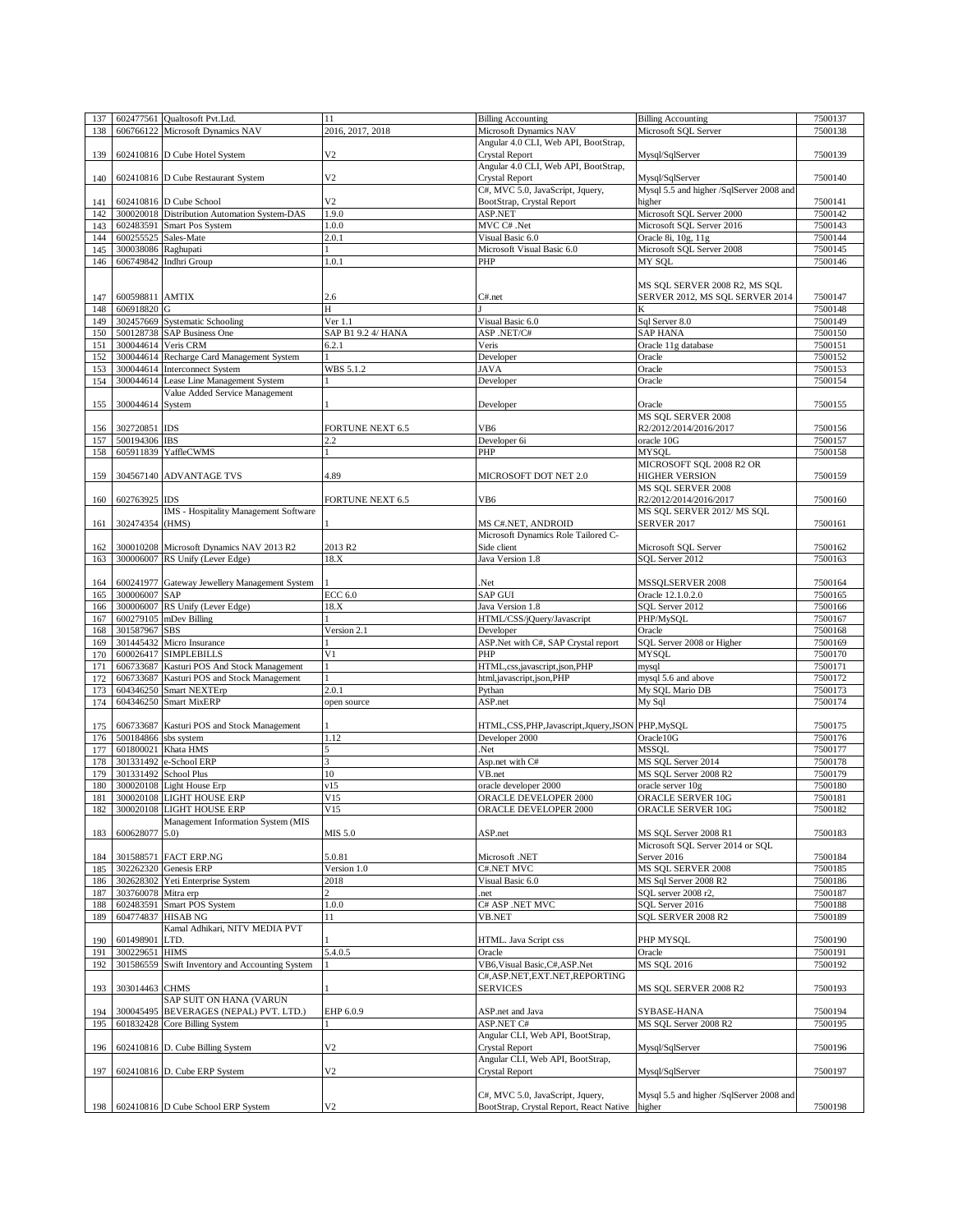| 199 |                     | 600593829 Global Vista                          | $V-1.0.7$                  | <b>EWD</b>                          | MUMPS AND GT.M                          | 7500199            |
|-----|---------------------|-------------------------------------------------|----------------------------|-------------------------------------|-----------------------------------------|--------------------|
| 200 | 301515706 finman    |                                                 | 1.1                        | visual basic 6.0                    | Sql server 2012 rs                      | 7500200            |
|     |                     | Samna News Page (Varun Beverages                |                            |                                     |                                         |                    |
|     | 300045495           | (Nepal) Pvt. Ltd.)                              |                            | VB.NET                              | MS SOL 2008 R2                          |                    |
| 201 |                     |                                                 | R <sub>17</sub>            |                                     |                                         | 7500201            |
| 202 |                     | 305595490 SmartTradeX                           | 1.0.1                      | Delphi6                             | <b>MSSOL2008</b>                        | 7500202            |
| 203 | 305532657 EXPERT    |                                                 | NSOL 9 Release 1.0         | $C++$                               | SQL Server 2008 R2 or Higher            | 7500203            |
| 204 |                     | 303014463 CROSSOVER ERP                         |                            | C#.NET, WIN FORM                    | MS SOL SERVER 2008 R2                   | 7500204            |
| 205 |                     | 500086364 SSRMS (Subisu)                        | $\overline{c}$             | Net.                                | MS SQL Server 2012                      | 7500205            |
| 206 |                     | 604346250 Smart Restro POS                      | 2.0.1                      | C#                                  | SQL2012                                 | 7500206            |
| 207 |                     | 300020375 SAP(Dabur Nepal Pvt. Ltd)             | ECC 6.0 EHP 6              | <b>SAP GUI</b>                      | Oracal 11g                              | 7500207            |
| 208 | 602269539 WINHMS    |                                                 | 6.20.20 and above          | MS VB, ASP.net                      | MS SQL Sever 2008,2014                  | 7500208            |
|     |                     |                                                 |                            |                                     |                                         |                    |
| 209 | 605939958 MTS       |                                                 |                            | Angular, C#, ASP.Net Core           | MS SQL Server 2014                      | 7500209            |
| 210 |                     | 608005364 Central Cinema Management System      |                            | ASP.NET, C#                         | MS SQL Server 2008, 2012 and 2014       | 7500210            |
| 211 |                     | 500189382 Despatch SOftware                     |                            | Visual Basic 6.0                    | MS SOL SERVER 2008                      | 7500211            |
| 212 |                     | 606885379 Oracle+NetSuite                       | Raindrop Localization V1.0 | php                                 | oracle                                  | 7500212            |
| 213 |                     | $606885379$ Oracle + NetSuite                   | Raindrop Localization V2.0 | PHP                                 | Oracle                                  | 7500213            |
| 214 |                     | 500174278 Redbook Retail                        | version 1.5                | HTML, JAVASCRIPT                    | JAVA, POSTGRESQL                        | 7500214            |
| 215 |                     | 302457669 Systematic CampusSoft                 | Ver 1.1                    | Visual Basic 6.0                    | SQL Server 8.0                          | 7500215            |
|     |                     |                                                 |                            |                                     |                                         |                    |
| 216 | 601800021 Khata     |                                                 |                            | Net.                                | <b>MSSQL</b>                            | 7500216            |
| 217 |                     | 601800021 SISH Billing                          |                            | Gambas                              | MySQL                                   | 7500217            |
|     |                     | Mandala Broker Office Solution Software         |                            |                                     |                                         |                    |
| 218 | 606674782 (MBOSS)   |                                                 | 2.5.2                      | HTML, CSS, JQuery                   | C#, ASP.NET, MSSQL 2014                 | 7500218            |
| 219 |                     | 602494227 BRiGHT SCHOOL/COLLEGE                 |                            | PHP, Javascript                     | My SOL                                  | 7500219            |
| 220 |                     | 301986210 School Management Software            |                            | <b>Visual Besic</b>                 | SQL Server 2008 Or Higher               | 7500220            |
| 221 | 302052273 Cashier   |                                                 |                            | Microsoft Visual Basic.NET          | Microsoft SQL Server                    | 7500221            |
|     |                     |                                                 |                            |                                     |                                         |                    |
| 222 |                     | 605936711 Pravax ERP Solution                   |                            | asp.net                             | sql server                              | 7500222            |
| 223 |                     | 301766012 COGENT BILLING SYSTEM                 |                            | gambas                              | MySQL                                   | 7500223            |
| 224 |                     | 603553688 WISH Hospitality Solution             | 7.2.2.6                    | Visual Basic.Net                    | MS SQL Server 2008 R2                   | 7500224            |
|     |                     | SUBSCRIBER MANAGEMENT                           |                            |                                     |                                         |                    |
| 225 |                     | 304560631 SYSTEM WITH BILLING FEATURE           |                            | Asp.Net 4.5 ( C#, MVC)              | <b>MsSql 2008</b>                       | 7500225            |
| 226 |                     | 300020375 SAP ERP (Dabur Nepal Pvt. Ltd.)       | SAP ERP 6.0 EhP8           | SAP GUI                             | <b>HANA 2.0</b>                         | 7500226            |
| 227 |                     | 604294108 Max Connect                           |                            | net.                                | net.                                    | 7500227            |
|     |                     |                                                 |                            |                                     |                                         |                    |
| 228 |                     | 606659286 VIPL FMCG SOFTWARE                    | R1.0                       | Visual Studio                       | MS Sql Server                           | 7500228            |
| 229 |                     | 606659286 VIPL Restaurant Management software   | R1.0                       | Visual Studio VB.NET 12             | MS Sql Server 08 R2                     | 7500229            |
| 230 |                     | 606659286 VIPL Pharma Software                  | P1.0                       | Visual Studio VB.NET 12             | MS Sql Server 08 R2                     | 7500230            |
| 231 |                     | 606659286 VIPL Automobile Software              | A1.0                       | Visual Studio VB.NET 12             | MS Sql server 08 R2                     | 7500231            |
|     |                     | VIPL School & College Management                |                            |                                     |                                         |                    |
| 232 |                     | 606659286 Software/apps                         | <b>VSC1.0</b>              | Visual Studio VB, NET 12            | MS Sql server 08 R2                     | 7500232            |
|     |                     | 606659286 VIPL Hotel Mangement Software/App     | H1.0                       | Visual Studio VB.NET 12             | MS Sql server 08 R2                     | 7500233            |
| 233 |                     |                                                 |                            |                                     |                                         |                    |
| 234 |                     | 606659286 VIPL Pathology Software               | PT1.0                      | Visual Studio VB.NET 12             | MS Sql Server 08 R2                     | 7500234            |
| 235 |                     | 606871914 Sofwena Hospital Manager              | v1.0.0.0                   | C#, .Net                            | Sql Server                              | 7500235            |
| 236 |                     | 304460847 NGBSS Billing System                  | CBS 1.2                    | Smap                                | Oracle                                  | 7500236            |
| 237 |                     | 606788076 A1Pathshala                           |                            | HTML,CSS,Bootstrap,PHP              | PHP, JavaScript, MySql                  | 7500237            |
| 238 |                     | 300979879 United Solutions                      | V3                         | JAVA/JSP                            | Oracle $(XE/9i/11g)$                    | 7500238            |
|     |                     |                                                 |                            |                                     |                                         |                    |
| 239 |                     | 600380744 Broker Office Solution Software(BOSS) | 2.5.6                      | HTML, CSS, JS, JQuery               | C#, ASP.NET, MSSQL 2014                 | 7500239            |
|     |                     |                                                 |                            |                                     |                                         |                    |
| 240 |                     | 606872737 HorizonPro                            | 8.5.5                      | VS 2010                             | SOL 2008 R2                             | 7500240            |
| 241 |                     | 602494227 Bright Restaurant / Hotel             |                            | HTML5, CSS3, Javascript, Angular    | PHP(Larabel), MySQL                     | 7500241            |
| 242 |                     | 302457669 Systematic HospiceSoft                | 1.1                        | Visual Basic 6.0                    | Sql Server 8.0 or Higher                | 7500242            |
| 243 |                     | 302457669 Systematic MediSystem                 | 1.1                        | Visual Basic 6.0                    | SQL Server 8.0 or Higher                | 7500243            |
| 244 |                     | 305151179 SchoolMAN                             |                            | VB 6.0                              | Sql Server 2008,2014                    |                    |
| 245 | 300006007 Mfg Pro   |                                                 |                            |                                     |                                         | 7500244            |
|     |                     |                                                 |                            |                                     |                                         |                    |
| 246 |                     |                                                 | 8.4H                       | 4GL (4th Generation Language)       | Progress DB                             | 7500245            |
|     |                     | Electronics Corporate Accounting System         |                            |                                     |                                         |                    |
|     | 301212557 (ECAS)    |                                                 |                            | NET.                                | <b>SQL Server</b>                       | 7500246            |
| 247 |                     | 604375629 Pharmacy Plus                         | V1.0                       | asp.net                             | Oracle 10g                              | 7500247            |
| 248 |                     | 604375629 Clinic Manager                        | V2.0                       | asp.net                             | Oracle 10g                              | 7500248            |
| 249 |                     | 604337414 Infinia Resto                         |                            | VB.NET                              | SQL SERVER 2012                         | 7500249            |
| 250 |                     | 300777578 RetailGraph                           | 3.2                        | dot Net                             | SQL Server                              | 7500250            |
|     |                     | 600999128 busy accounting software              | 17                         |                                     |                                         |                    |
| 251 |                     |                                                 | 18.02                      | visual basic                        | ms sql 2008 r2<br>MSSOL 2008/2008R2     | 7500251<br>7500252 |
| 252 |                     | 304749146 EFAS Accounting System                |                            | <b>VB.Net 2010</b>                  |                                         |                    |
|     |                     |                                                 |                            |                                     |                                         |                    |
| 253 | 600607454 mSchool   |                                                 | v1                         | JS, Bootstrap, PHP, YII             | Mysql Server, Oracle Server, SQL Server | 7500253            |
| 254 |                     | 605953985 ERPNext (Nepal Edition)               | 11.0.3                     | HTML5 and Javascript                | Python and Mariadb                      | 7500254            |
|     |                     |                                                 |                            | JS, PHP, Bootstrap, Jquery, HTML5,  |                                         |                    |
| 255 | 600607454 mCollege  |                                                 | v1                         | Canvas                              | Mysql, Oracle, MsSQL                    | 7500255            |
|     |                     |                                                 |                            | HTML5, JS, PHP, Yii2, Jquery,       |                                         |                    |
|     | 600607454 mCRM      |                                                 | v1                         |                                     |                                         |                    |
| 256 |                     |                                                 |                            | Bootstrap                           | Mysql, Oracle, MsSQL,                   | 7500256            |
|     |                     |                                                 |                            | HTML5, JS, CSS, Jquery, YII2, PHP,  |                                         |                    |
| 257 |                     | 600607454 mHospitality                          | v1                         | Jquery                              | Mysql, Oracle, MSSQl, Postgress         | 7500257            |
|     |                     |                                                 |                            | HTML5, JS, Bootstrap, Jquery, Yii2, |                                         |                    |
| 258 |                     | 600607454 mHospitality Plus                     | v1                         | PHP                                 | Mysql, Oracle, MSSQl                    | 7500258            |
| 259 | 600760975 H2O       |                                                 | 5.14                       | c#, ASP.NET                         | MS. SQL Server 2018 R2                  | 7500259            |
| 260 |                     | 600760975 Paathshala@AMIS                       | 10.1                       | c#, ASP.NET                         | MS. SQL Server 2008 R2                  | 7500260            |
|     |                     |                                                 |                            |                                     |                                         |                    |
| 261 | 601117323 QFXTIX    |                                                 | 1.0.0.84                   | net, html, css, js.                 | net, mssqlserver 2008/14                | 7500261            |
| 262 |                     | 603330793 Gateway RPOS                          | 1.0.1                      | C#, Angular2                        | MS SQL Server 2014R2                    | 7500262            |
| 263 | 607383207 Marg ERP  |                                                 | Ċ                          | Visual Foxpro                       | SOL                                     | 7500263            |
|     |                     |                                                 |                            | HTML, JAVASCRIPT, BOOTSTRAP,        | PYTHON, XML, POSTGRESQL                 |                    |
| 264 |                     | 606681641 ODOO S.A                              | 11                         | <b>CSS , JQUERY</b>                 | ,BACKBONEJS, UNDERSCOREJS               | 7500264            |
| 265 |                     | 606842677 Smart Khaja Ghar                      | 2.0.1.8                    | php                                 | sql                                     | 7500265            |
|     |                     |                                                 |                            | C# ASP.NET with HTML5, CSS3 and     |                                         |                    |
|     |                     |                                                 | RTH 1.0.0                  |                                     |                                         | 7500266            |
| 266 |                     | 606748087 www.realtimehubs.com                  |                            | Jquery                              | SQL Server 2012                         |                    |
| 267 | 604262039 Juino ERP | 268 606588353 MEDIFLOW                          | $\overline{c}$             | NET MVC<br>NET.                     | MS-SQL Server Database<br><b>MSSQL</b>  | 7500267<br>7500268 |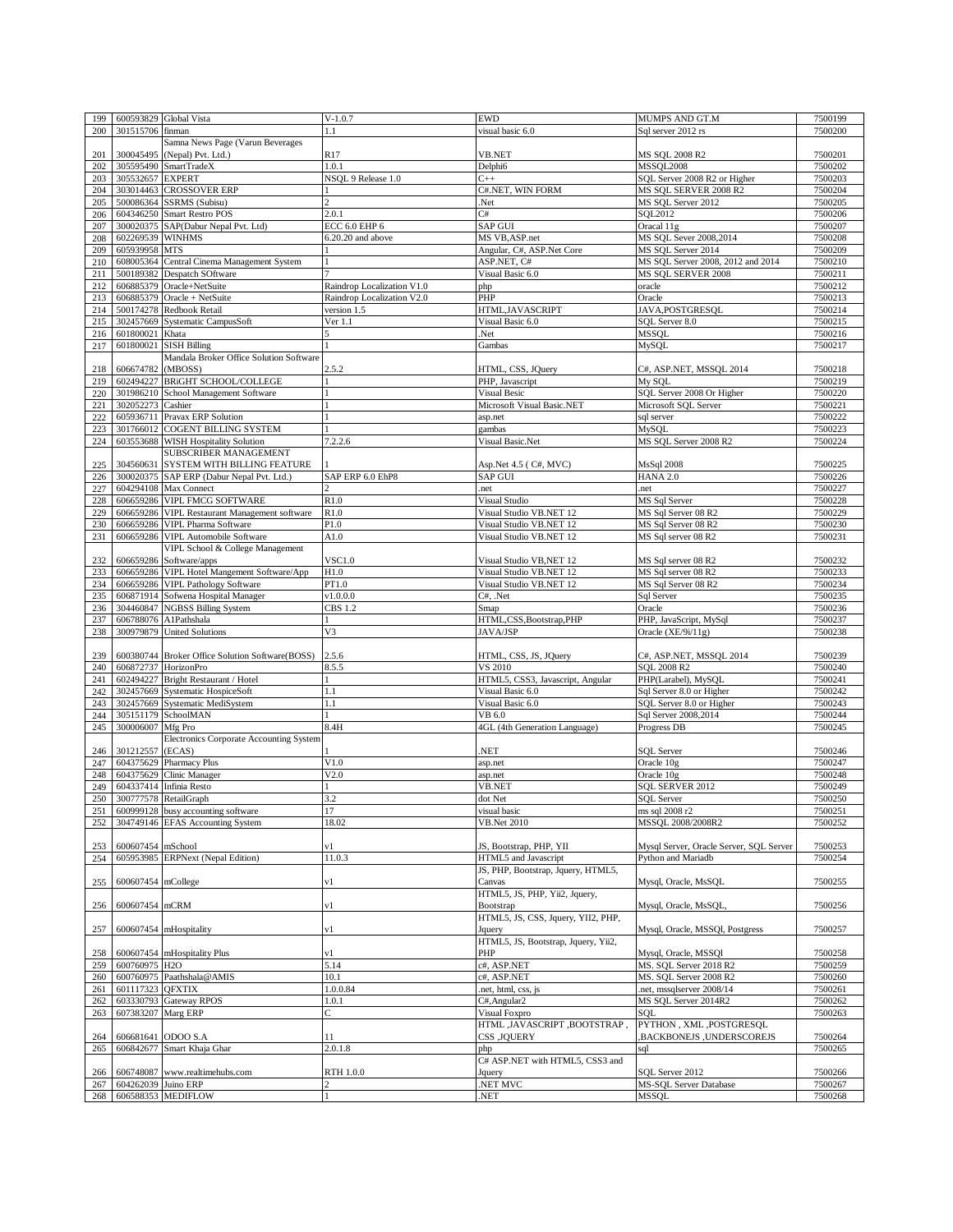| 269        |                                         | 606870429 TUKI Complete EMIS                                     |                                      | PHP Version 7.0, CSS, HTML,<br>Javascript and JS library, Yii2 | My Sql 5.7                                           | 7500269            |
|------------|-----------------------------------------|------------------------------------------------------------------|--------------------------------------|----------------------------------------------------------------|------------------------------------------------------|--------------------|
| 270        |                                         | 302474354 IMS Ticketing Software                                 | 2.2                                  | MS C#.NET/WPF/Xamarin                                          | MS SQL SERVER 2008 R2                                | 7500270            |
| 271        |                                         | 305021029 ITDOSE MIS (Hspedia)                                   | Version 9.0.1                        | Asp.net                                                        | Mvsal                                                | 7500271            |
| 272        |                                         | 606612685 ASTRA CASH WRAP                                        | 18.9.3                               | MVC Angular Java & .Net                                        | MS SQL Server                                        | 7500272            |
| 273        | 304142253                               | Accment Web                                                      |                                      | HTML, Javascript                                               | Python                                               | 7500273            |
| 274        |                                         | 304982101 Hotel Simplify                                         |                                      | .NET MVC 5, Javascript, JQuery, Html                           | SQL Server 2017                                      | 7500274            |
| 275        |                                         | 304379259 Rigo Accounts                                          | 3.6.0.2149 (Customized for APCA      | ASP.Net (c#)                                                   | <b>SOL</b> Server                                    | 7500275            |
| 276        |                                         | 604233464 A-Profit, C-Profit anygraaf                            | Nepal)                               | Visual Studio 2017                                             | Postgre SQL 9.5                                      | 7500276            |
| 277        |                                         | $601852299$ Account + Home                                       | 3.5.0                                | Visual Basic 6.0 and Andriod                                   | SQL Server 2014                                      | 7500277            |
|            |                                         | Inventory Software with Accounting                               |                                      |                                                                |                                                      |                    |
| 278        | 606872737                               | 'HorizonPro'                                                     | 8.5.5                                | VB.Net                                                         | <b>SQL Server</b>                                    | 7500278            |
| 279        | 500128738                               | <b>SAP Business One</b>                                          | SAP B1 9.3 4/HANA                    | ASP.NET/C#                                                     | <b>SAP HANA</b>                                      | 7500279            |
| 280        |                                         | 300006065 SAP S/4HANA                                            | 1709                                 | <b>SAP GUI</b>                                                 | <b>SAP HANA</b>                                      | 7500280            |
| 281        | 606729026 G One                         |                                                                  | 470                                  | Delphi                                                         | SQL server 2008 R2                                   | 7500281            |
|            |                                         | Digital Nepal School Management                                  |                                      |                                                                |                                                      |                    |
| 282<br>283 | 606723343 Software<br>603533341 BUSY 18 |                                                                  | 3.0.1 Beta<br>18                     | Java with Spring MVC<br><b>VISUAL BASIC</b>                    | Java with Spring MVC, MySql<br><b>MS-SQL 2008 R2</b> | 7500282<br>7500283 |
| 284        |                                         | 300006007 RS UNIFY (Lever Edge)                                  | 19.x                                 | Java Version 1.8                                               | SQL Server 2012                                      | 7500284            |
| 285        |                                         | 603553688 WISH-Hospitality Solution                              | 9.2.1.9C                             | Visual Basoc.Net                                               | MS SQL Server 2008 R2                                | 7500285            |
| 286        | 601983876 eLekha                        |                                                                  | eLekha 1.2                           | <b>JSF</b>                                                     | My SQL, J2E, Java,                                   | 7500286            |
| 287        | 301207067 SAP ECC                       |                                                                  |                                      | <b>SAP GUI</b>                                                 | ABAP and JAVA                                        | 7500287            |
| 288        | 301446930 Star School                   |                                                                  |                                      | Visual Studio                                                  | MySql                                                | 7500288            |
| 289        |                                         | 606733166 Invoice Plus                                           | 2019                                 | C#.NET 4.0, Winforms                                           | C#.NET 4.0, SQL Server 2008                          | 7500289            |
| 290        |                                         | 602466420 Reliant Radius                                         |                                      | HTML, PHP, Javascript, Jquery                                  | PHP, MySqli                                          | 7500290            |
| 291        | 606578958 KTM Mart                      |                                                                  | 0.1                                  | VB .Net                                                        | VB .Net                                              | 7500291            |
| 292        | 605951394 SAP ERP                       |                                                                  | ECC 6 - EHP7                         | <b>SAP Native Client</b>                                       | IBM DB2                                              | 7500292            |
| 293        |                                         | 605659180 onlineERPpro<br>Vzeal Technologies and Online Services | 2.1.0.9                              | PHP                                                            | MySQL                                                | 7500293            |
| 294        | 606628985 Pvt. Ltd.                     |                                                                  |                                      | HTML, CSS, Javascript                                          | PhP, MySQL                                           | 7500294            |
| 295        |                                         | 300006065 SAP S4/HANA                                            | 1709                                 | <b>ABAP NET WEAVER</b>                                         | S4 HANA (ABAP)                                       | 7500295            |
| 296        |                                         | 606616269 MARG SOFTWARE                                          | <b>MARG ERP 9+ SILVER</b>            | <b>FOXPRO</b>                                                  | <b>SQL SERVER</b>                                    | 7500296            |
| 297        | 300048362                               | <b>Bottler Operation Solutions</b>                               | 05.2.1                               | Java                                                           | MySOL                                                | 7500297            |
| 298        | 606858292                               | Medikoma                                                         | 1.                                   | Bootstrap, Jquery, HTML, Ajax                                  | PHP, MySQL                                           | 7500298            |
| 299        | 601862096                               | Koklass                                                          | $V$ 1.0                              | HTML, CSS, Jquery                                              | PHP                                                  | 7500299            |
| 300        |                                         | 302983944 AccSwift Accounting Software                           | 3.5                                  | C#.NET                                                         | <b>SQL Server</b>                                    | 7500300            |
| 301        | 606601139 Tara ERP                      |                                                                  | 2019                                 | C#.net                                                         | MSSQL Server 2012                                    | 7500301            |
| 302        |                                         | 606569363 RES School and Inventory                               | 1.0.0<br>V8.0                        | PowerBuilder                                                   | <b>SQL</b> Anywhere<br>$C++$                         | 7500302<br>7500303 |
| 303<br>304 | 302773675 Zsmart                        | 301997676 MYSWASTIKONLINE.COM                                    |                                      | Java<br>NET WITH MVC.                                          | SQL SERVER 2014                                      | 7500304            |
| 305        |                                         | 303523008 Ace Billing Software                                   | $\overline{c}$                       | Asp.net                                                        | MS SQL Server 2008 R2                                | 7500305            |
| 306        | 606628242 Hint                          |                                                                  | 1.0.0                                | C#.net                                                         | MS SQL Server 2012 and latest                        | 7500306            |
| 307        | 601647147                               | <b>Bonfire Ticketing Software</b>                                | 1.0.1.0                              | Delphi XE 10.2                                                 | MS-SOL Server 2008                                   | 7500307            |
| 308        | 601495870 HOSTT                         |                                                                  | Flash-128.3                          | WPF .NET, Language: C#                                         | Microsoft SQL Server 2016                            | 7500308            |
| 309        | 605956151 EduSmart                      |                                                                  | 3.7                                  | Ruby on Rails                                                  | MariaDB                                              | 7500309            |
| 310        | 606532482                               | <b>Aspatal Services</b>                                          |                                      | Angular JS                                                     | Python, java                                         | 7500310            |
| 311        |                                         | 304379259 Rigo Billing                                           | <sup>2</sup>                         | ASP.NET, JavaScript, Ext.NET                                   | C#, MS SQL Server                                    | 7500311            |
| 312        |                                         | 303212900 BIZ DARPAN                                             | 1.1                                  | VB.Net                                                         | <b>SOL Server</b>                                    | 7500312            |
|            |                                         | 606772239 C6 Point of Sales System                               |                                      | Microsoft SQL & Visual Basic                                   | Microsoft SQL & Visual Basic,<br>Microsoft.net       |                    |
| 313<br>314 | 606609577                               | CashX                                                            | 171128<br>1.0.8                      | Microsoft Visual Studio 2005                                   | Microsoft SQL Server 2008 (Onward)                   | 7500313<br>7500314 |
| 315        | 305265225                               | Smart                                                            | C.                                   | <b>Visual Basic</b>                                            | MS SQL Server                                        | 7500315            |
| 316        |                                         | 300006007 RS Unify (Leve Edge)                                   | 19.X                                 | Java Version 1.8                                               | SQL Server 2012                                      | 7500316            |
| 317        |                                         | 500128738 Synergy Web ERP                                        | $\mathbf{1}$                         | $C#$ .NET                                                      | Oracle                                               | 7500317            |
| 318        |                                         | 500128738 SAP Business One                                       | SAP B1 9.2                           | ASP.NET/C#                                                     | MS SQL Server 2012                                   | 7500318            |
| 319        | 301784797 Jaatra                        |                                                                  | 2.1                                  | Developer 2000                                                 | Oracle 9i                                            | 7500319            |
| 320        | 301784797                               | Jaatra                                                           | 2.7                                  | Forms 6i                                                       | Oracle 10G                                           | 7500320            |
| 321        | 301490818 TransBill                     |                                                                  | T7.0                                 | MS Visual Basic 6.0                                            | MS SQL Server 2008 R2                                | 7600321            |
| 322        | 606591429 PowerBrain                    |                                                                  | 1.8                                  | VB 6.0<br>HTML, XML, CSS, LESS, SCSS,                          | Oracle 11g                                           | 7600322            |
| 323        | 606634050 Odoo CE                       |                                                                  | 10.0, 11.0, 12.0, Enterprise Edition | Javascript                                                     | Python, PostgreSQL                                   | 7600323            |
| 324        |                                         | 606111513 Crystal POS                                            | 1.1.0                                | HTML, CSS, JavaScript, C#                                      | MySQL 5.7                                            | 7600324            |
|            |                                         | CashX-Travel Agency Accounting                                   |                                      |                                                                |                                                      |                    |
| 325        |                                         | 606609577 Application                                            | 1.0.7                                | Microsoft Visual Studio 2005                                   | Microsoft SQL Server 2008 (Onward)                   | 7600325            |
| 326        | 609183683                               | Marg ERP9+                                                       | $E+$                                 | Visual Foxpro                                                  | MS SQL Server                                        | 7600326            |
|            |                                         | INFRASYS CLOUD POS, LOYALTY                                      | INFRASYS CLOUD V1.2.25, LPS          |                                                                | MSSQL SERVER 2008 & HIGHER,                          |                    |
| 327        |                                         | 606910006 PROGRAM SYSTEM                                         | V3.17                                | PHP, JAVA, ASP.NET                                             | <b>MYSOL</b>                                         | 7600327            |
| 328        | 500128738                               | <b>SAP Business One</b>                                          | SAP B1 9.3                           | ASP.NET/C#                                                     | MS SQL Server 2016                                   | 7600328            |
| 329        | 300319558<br>606707439                  | MedCubes<br>saral siksha                                         | 19.1.60<br>v1.0                      | C#.Net<br>Larave                                               | Microsoft SQL Server 2016 and above<br>sql server    | 7600329<br>7600330 |
| 330<br>331 |                                         | 606578453 GERP eBilling                                          |                                      | web                                                            | PHP and MySQL                                        | 7600331            |
| 332        |                                         | 602395388 HMS Software Systems                                   | Version 9.0.1                        | Asp.net                                                        | Mvsal                                                | 7600332            |
|            |                                         |                                                                  |                                      |                                                                | ASP.Net 3.5 with C# language   database              |                    |
| 333        |                                         | 604248864 MARPHAeSchool                                          | 11.5                                 | HTML, CSS, JS                                                  | as SQL 2008                                          | 7600333            |
| 334        | 300006007                               | RS Unify (Lever Edge)                                            | 19.4.1                               | Java Version 1.8                                               | SQL Server 2012                                      | 7600334            |
| 335        |                                         | 604318585 Hamro Restro                                           | 1.0.0.1                              | Knockoutjs, Html5, Css3, asp.net razor                         | Asp.net mvc, web api 2, MsSql server                 | 7600335            |
| 336        |                                         | 606837756 BEST ACCOUNTING                                        | 2019                                 | C#.net                                                         | MS SQL 2008R2                                        | 7600336            |
| 337        |                                         | 304183676 PC PARADISE 2.0                                        |                                      | ASPX.NET                                                       | <b>SOL 2008R2</b>                                    | 7600337            |
|            | 606555863 Simpos                        |                                                                  |                                      | WPF, C#, SQL CE                                                | ASP.NET MVC, .NET Core, SQL Server<br>2016           | 7600338            |
| 338<br>339 | 300006007                               | RS Unify (Lever Edge)                                            | 19.5.0                               | Java Version 1.8                                               | SQL Server 2012                                      | 7600339            |
| 340        |                                         | 605941111 Accounts Pro                                           |                                      | Java Script, HTML 5, CSS                                       | Symfony 3.4                                          | 7600340            |
| 341        |                                         | 500056246 HGI Insurance                                          |                                      | NET Core                                                       | PostgreSQL                                           | 7600341            |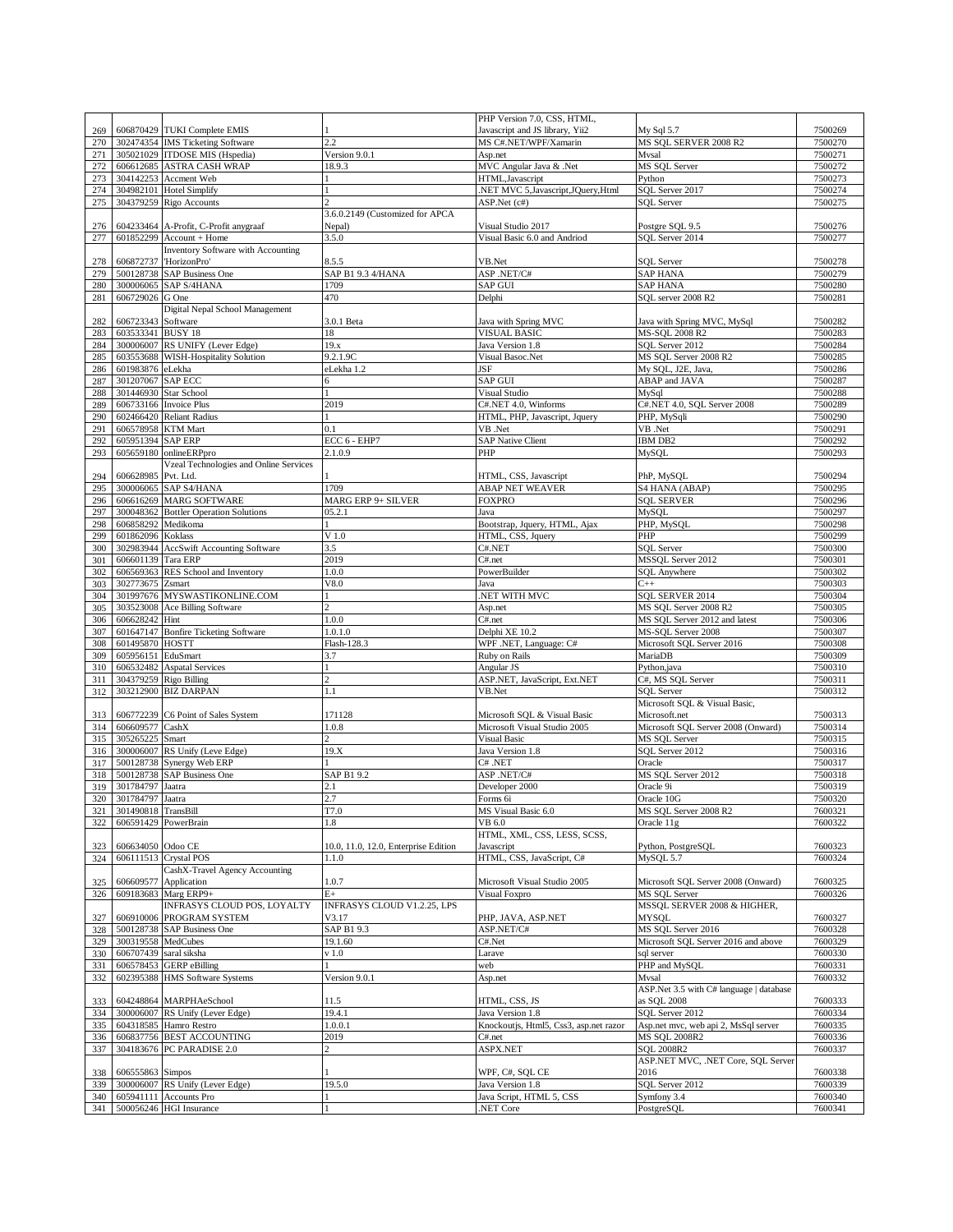|            |                     | <b>Hospital Optimum Process</b>                             |                               |                                                                       | Window 2008 64 Bit MS SQL Server              |                    |
|------------|---------------------|-------------------------------------------------------------|-------------------------------|-----------------------------------------------------------------------|-----------------------------------------------|--------------------|
| 342        |                     | 600392280 Engine(HOPE)                                      | Jboss 4.2.3.GA                | Jboss                                                                 | 2012/2008                                     | 7600342            |
| 343        |                     | 606680079 HealthyLife CASH                                  | 1.5.0                         | <b>GAMBAS</b>                                                         | MySOL                                         | 7600343            |
| 344        |                     | 606524681 Sajilo School Management System                   | alpha                         | Asp .net MVC                                                          | MS-SQL Server 2014                            | 7600344            |
| 345        |                     | 304528077 Ground Handling Billing System                    |                               | Oracle Forms                                                          | <b>Oracle RDBMS</b>                           | 7600345            |
| 346        |                     | 300168895 Casio Register Application                        | Premium Package Version 6.1.0 | have access to see and print activity log,<br>daily sales report, etc |                                               | 7600346            |
| 347        |                     | 604339674 School Management System(SMS)                     | 1.0.0                         | <b>VB.NET</b>                                                         | Data storage<br>MS-SQL Server 2016            | 7600347            |
| 348        | 604375629           | <b>Bwonekuthi ERP System</b>                                | $V$ 1.0                       | Microsoft asp.net                                                     | Oracle                                        | 7600348            |
| 349        |                     | 604318543 TradEngine-Trading                                |                               | PHP, JS, HTML                                                         | PHP, MySql                                    | 7600349            |
| 350        |                     | 601890671 Bluewaste Billing System                          |                               | PHP, JS, HTML                                                         | PHP, MySql                                    | 7600350            |
| 351        | 302956542           | Agile Solutions Retail (AS Retail)                          | 1.0.0                         | Microsoft .Net                                                        | MS SQL Server                                 | 7600351            |
| 352        |                     | 303307336 ERA DIAGNOSTIC SOFTWARE                           | 1.1                           | Asp.net, HTML, CSS,C#                                                 | <b>MS SQL Server</b>                          | 7600352            |
|            |                     |                                                             |                               | Python, HTML, XML, CSS, Javascript,                                   |                                               |                    |
| 353        | 606661748 Odoo      |                                                             | V11, 12                       | Jquery                                                                | Postgresql                                    | 7600353            |
| 354        | 302696310 WINHMS    |                                                             | WINHMS 6.8                    | Dot Net                                                               | MS SQL                                        | 7600354            |
| 355        |                     | 609567115 Odoo Enterprise & Community.                      | V 11, 12, 13                  | Python, HTML, CSS, XML Javascript                                     | PostgreSOL                                    | 7600355            |
| 356        |                     | 303307336 ITH LABORATORY DIAGNOSTIC                         | 1.1                           | Asp.net, HTML, CSS,C#                                                 | <b>MS SQL Server</b>                          | 7600356            |
| 357        |                     | 606733166 Invoice Plus                                      | 2019.1                        | C# Winforms, .NET 4.6                                                 | SQL Server 2008, .NET 4.6                     | 7600357            |
| 358        |                     | 303437013 Insoft Hospital Plus                              | V <sub>2</sub>                | Vb.NeT, Asp.net                                                       | Microsoft SQL Server 2008/2012                | 7600358            |
| 359        | 602455598 ACME      |                                                             | v20                           | c#                                                                    | Sql server 2014                               | 7600359            |
| 360        | 600547392           | <b>TRANSOL</b>                                              | $\overline{4}$                | VB/VB.NET                                                             | SQL SERVER 2012                               | 7600360            |
| 361        |                     | 301584119 Terminal management system                        |                               | asp.net                                                               | SQL server                                    | 7600361            |
| 362        | 601157756           | Medicare                                                    | $\overline{c}$                | <b>VB.NET/CR</b>                                                      | <b>MS-SQL SERVER</b>                          | 7600362            |
| 363        | 302696310 BackBone  |                                                             | Version 15se                  | Web based (ASP.NET)                                                   | MS SQL                                        | 7600363            |
| 364        |                     | 500034167 CAAN Revenue                                      | 2.1                           | Dot Net (ExtJS), Node JS                                              | Postgre SQL                                   | 7600364            |
| 365        | 609566080 Heeraa    |                                                             | 1.0.0                         | <b>VB.NET</b>                                                         | SQL Server 2005                               | 7600365            |
|            |                     |                                                             |                               | HTML, JAVASCRIPT, BOOTSTRAP,                                          | PYTHON, XML, POSTGRES, SQL,                   |                    |
| 366<br>367 |                     | 606681641 ODOO S.A<br>300044971 Oracle E-Business Suite R12 | 12<br>R12.1.3                 | CSS, JOUERY<br>Java                                                   | BACKBONEJS, UNDERSCOREJS<br>Oracle 11g        | 7600366<br>7600367 |
| 368        | 606587408           | Cargo Books                                                 | 1.0.0                         | MVC.Net 5.0, Javascript, Razor                                        | MSSQL Server 2012                             | 7600368            |
|            |                     |                                                             |                               |                                                                       |                                               |                    |
|            |                     |                                                             |                               |                                                                       | Red Had Enterprise LINUX server               |                    |
| 369        |                     | 500076554 International Billing System (IBS)                | IBS v8.0.00                   | <b>Terminal Session</b>                                               | release 5.2, Informix IDS 11.50.FC3XB         | 7600369            |
| 370        |                     | 606786041 PARAS HMIS                                        | V.7.2.x                       | HTML, JavaScript, AJAX                                                | Ruby on Rails, Postgre SQL                    | 7600370            |
| 371        |                     | 606561404 HealthSuite                                       |                               | Odoo                                                                  | Python                                        | 7600371            |
|            |                     |                                                             |                               |                                                                       | <b>SQL</b> Server version                     |                    |
| 372        |                     | 302697863 BIZ BOOK                                          | 2.0.1                         | VB.Net Framework 3.5/4.0/4.5                                          | 2008/2012/2014/2017                           | 7600372            |
| 373        |                     | 606910006 Whetstone Invoice                                 | Whetstone Invoice V2019.1     | Php, Java                                                             | MySQL 8.0 or Higher                           | 7600373            |
| 374        | 602470946 OMS POS   |                                                             | 20.01                         | .NET                                                                  | <b>MSSQL2014</b>                              | 7600374            |
| 375        |                     | 606871914 Sofwena POS                                       | 1.0.0.0                       | php,symfony,mysql                                                     | php,symfony,mysql                             | 7600375            |
| 376        | 500194306           | IBS i2.2                                                    | $2.2\,$                       | Java                                                                  | Oracle                                        | 7600376            |
| 377        |                     | 300325694 ZSmart CvBS Solution                              | $V$ 8.1                       | React / Flex                                                          | Java spring/C++/Oracle 12C                    | 7600377            |
|            |                     |                                                             |                               |                                                                       |                                               |                    |
| 378        |                     | 300006007 RS Unify (Lever Edge)                             | 19.6.0                        | Java Version 1.8                                                      | SQL Server 2012                               | 7600378            |
|            |                     |                                                             |                               |                                                                       |                                               |                    |
|            |                     |                                                             |                               |                                                                       | MS SQL SERVER 2008R2, MS SQL                  |                    |
| 379        | 600598811 AMTIX     |                                                             | 2.7                           | $C \#$ .net                                                           | SERVER 2012, MS SQL SERVER 2014               | 7600379            |
|            |                     | Cashx (Travel Agency Accounting                             |                               |                                                                       |                                               |                    |
| 380        |                     | 606609577 Application)                                      | 2.0.0                         | Microsoft Visual Studio 2005                                          | Microsoft SQL Server 2008 (Onwards)           | 7600380            |
| 381        |                     | 301784797 Jaatra Back Office                                | 1.1                           | Java                                                                  | Oracle                                        | 7600381            |
| 382        | 604253097           | Mero CRM                                                    | $\overline{c}$                | PHP                                                                   | PHP                                           | 7600382            |
| 383        |                     | 606842651 Business Pro                                      |                               | Java Script, HTML 5,CSS                                               | Symfony 3.4                                   | 7600383            |
| 384        |                     | 605926493 WINHMS ULTRA                                      | $6.20.20$ and above           | MS VB, ASP.net                                                        | MS SQL Server 2008, 2014                      | 7600384            |
|            |                     |                                                             |                               |                                                                       |                                               |                    |
| 385        |                     | 604318543 TradEngine-Cafe                                   | 19.7.0                        | HTML, JS, JQUERY, AJAX, ANGULAR                                       | PHP, MySql, JS                                | 7600385<br>7600386 |
| 386<br>387 |                     | 300006007 RS Unify (Lever Edge)<br>602470946 OMS Nepal      | 15.1                          | Java Version 1.8<br>Visual Basic 6.0                                  | SQL Server 2012<br>MS Sql 2008/2014 or higher | 7600387            |
| 388        | 500063446 Q-Sale    |                                                             |                               | Foxpro DBMS                                                           | Foxpro DBMS                                   | 7600388            |
|            |                     | 389 601855494 Awecounting                                   | 3.0.0                         | Vue.js                                                                | Python, PostgreSQL                            | 7600389            |
|            | 390 606601586 WHMCS |                                                             | 7.5.1                         | PHP                                                                   | PHP and MySQL                                 | 7600390            |
| 391        |                     | 304528077 Billing System                                    | vs 1.0                        | Oracle Forms 12c                                                      | Oracle Database                               | 7600391            |
| 392        | 601491704 eSolution |                                                             | 0.0.1                         | PHP                                                                   | MySql                                         | 7600392            |
| 393        | 609570384 Fore-Aid  |                                                             |                               | Net.                                                                  | MS SQL Server 2008 R2                         | 7600393            |
| 394        | 500128738           | <b>SIGMA</b>                                                |                               | Javascript                                                            | C# .NET                                       | 7600394            |
| 395        |                     | 601371329 Great Bear Technologies Pvt.Ltd.                  |                               | Python & Postgrasssql                                                 | htmlcss javascript                            | 7600395            |
|            |                     |                                                             |                               |                                                                       |                                               |                    |
| 396        | 606601139 SPAS      |                                                             | 1.0.0                         | Angular CLI, .Net Web API, BootStrap                                  | Mysql, MS-SqlServer                           | 7600396            |
| 397        |                     | 606524681 Saral Accounting System                           |                               | net mvc, html, javascript.                                            | mssql 2014                                    | 7600397            |
| 398        |                     | 606587408 Cargo Books 2.0.0                                 | 2.0.0                         | MVC.Net 5.0, Javascript, Razor                                        | MSSQL Server 2012 Or Higher                   | 7600398            |
| 399        |                     | 304142253 Accment Web                                       | 1.0.1.0                       | HTML, Javascript                                                      | Python, Postgresql                            | 7600399            |
| 400        |                     | 304142253 Accment Desktop                                   | 1.0.1.0                       | .net $(C#)$                                                           | MSSQL                                         | 7600400            |
| 401        |                     | 606634050 Ygen Billing Offline                              | 11                            | HTML, CSS, LESS, Javascript, XML                                      | Python, PostgreSQL                            | 7600401            |
|            |                     |                                                             |                               |                                                                       |                                               |                    |
| 402        |                     | 303407548 LS Retail (Microsoft Dynamics NAV)                | 7.10.44790                    | LS Retail (Microsoft Dynamics NAV)                                    | Microsoft SQL Server 2014, 2016, 2017         | 7600402            |
| 403        | 600583749 CARGO     |                                                             |                               | VISUAL BASIC 6.0                                                      | SQL SERVER 2008 OR ABOVE                      | 7600403            |
| 404        |                     | 300006007 RS Unify (Lever Edge)                             | 19.8.0                        | Java Version 1.8                                                      | SOL Server 2012                               | 7600404            |
| 405<br>406 |                     | 601855494 Awecountant<br>303085711 Billing System           | 3.0.0                         | Vue.js                                                                | Python, PostgreSQL<br>ipa, ejb                | 7600405<br>7600406 |
|            |                     |                                                             |                               | Programming Java j2ee:Primefaces<br>HTML, JavaScript, CSS, Windows    |                                               |                    |
| 407        |                     | 606111513 Crystal CafePos                                   | 2.2.0                         | Forms                                                                 | Mysql, Asp .NetCore, C#                       | 7600407            |
| 408        |                     | 300006007 RS Unify (Lever Edge)                             | 19.9.0                        | Java Version 1.8                                                      | SQL Server 2012                               | 7600408            |
|            |                     |                                                             |                               |                                                                       |                                               |                    |
| 409        |                     | 606842651 Smart Parking System<br>305750981 Innopath (LIMS) | V.4.0                         | java, HTML 5, CSS, Java script, AJAX<br><b>ASP.Net Platform</b>       | Symfony 4<br><b>MYSQL</b>                     | 7600409<br>7600410 |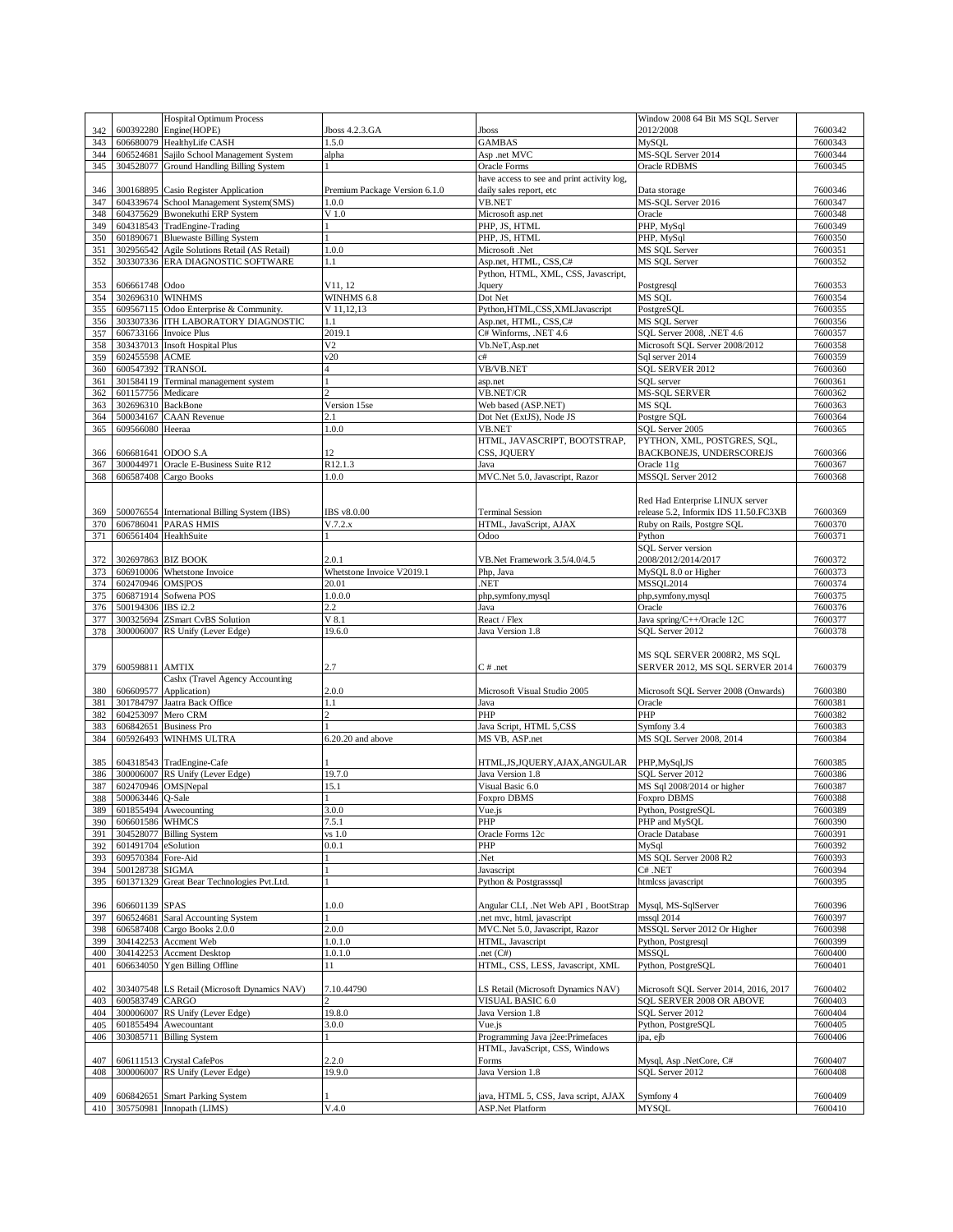| 411        | 609654367             | <b>Acme Smart Software</b>                                                                        | v20                                | C#                                             | SOL Server 2014                                                     | 7600411            |
|------------|-----------------------|---------------------------------------------------------------------------------------------------|------------------------------------|------------------------------------------------|---------------------------------------------------------------------|--------------------|
| 412        |                       | 303000471 Carogo Books 2.0.0                                                                      | 2.0.0                              | MVC.net                                        | MS-SQL Server 2012 or higher                                        | 7600412            |
| 413        | 302474354 IMS - POS   |                                                                                                   | 1.1                                | C#.NET WPF/ Android                            | MS SQL SERVER 2017                                                  | 7600413            |
| 414        |                       | 604253097 Hotel Suite ERP                                                                         |                                    | HTMI Java Script                               | PHP Mysql Oracle                                                    | 7600414<br>7600415 |
| 415        | 606732105             | 609678413 EasyBill Plus<br><b>ASPIRE POS Billing and Inventory</b>                                | 2.1 or Higher                      | Visual Basic 6 or Higher<br>React JS           | Sql Server 2008R2 or Higher<br>Java                                 | 7600416            |
| 416<br>417 | 606847704 Okhati app  |                                                                                                   | V.1<br>Version 1.0.0               | React js                                       | Node js                                                             | 7600417            |
| 418        | 302474354             | Hamro SDS                                                                                         |                                    | Angular, DotNetCore Web Api                    | SQL SERVER 2017                                                     | 7600418            |
| 419        | 606572468             | Nivid                                                                                             | 1.0.0                              | Html, Css, Jquery                              | Ruby on Rails                                                       | 7600419            |
| 420        | 301445432             | Self Employeement                                                                                 | $\mathbf{1}$                       | ASP.net with C#                                | SQL server 2008 or Higher                                           | 7600420            |
| 421        | 606885379             | Raindrop POS                                                                                      | V.1                                | Net.                                           | Oracle                                                              | 7600421            |
| 422        | 606885379             | Oracle NetSuite                                                                                   | Raindrop Localication V 3.0        | .Net                                           | Oracle                                                              | 7600422            |
|            |                       | ecoAccept Financial: Financial Software                                                           |                                    | HTML, CSS, JavaScript, jQuery, PHP,            |                                                                     |                    |
| 423        |                       | 305766461 with Online Payment<br>ecoAccept Financial: Financial Software                          | 1.1                                | Laravel<br>HTML, CSS, JavaScript, jQuery, PHP, | MySQL                                                               | 7600423            |
| 424        |                       | 305766461 with Online Payment                                                                     |                                    | Laravel                                        | MySQL                                                               | 7600424            |
| 425        | 606651475             | <b>Biznext</b>                                                                                    | 0.4.0.12                           | c#                                             | MySql                                                               | 7600425            |
| 426        |                       | 604271666 e1erp-Billing                                                                           | 1.0.1                              | ASP.Net MVC                                    | MS SQL Server                                                       | 7600426            |
|            |                       | Bwonekuthi EMIS (Education                                                                        |                                    |                                                |                                                                     |                    |
| 427        |                       | 604375629 Management Information System)                                                          | V1.0                               | asp.net                                        | Oracle                                                              | 7600427            |
| 428        |                       | 609520453 SUGAM LOGISTICS NEPAL PVT LTD 1.0.1.12                                                  |                                    | DOT NET MVC                                    | MS SQL STANDARD VERSION                                             | 7600428            |
|            |                       |                                                                                                   |                                    | Laravel/Delphi/Android/IOS/Vue/Javascri        |                                                                     |                    |
| 429        |                       | 603551923 Green Cube Billing                                                                      |                                    | pt                                             | Apache/Oracle/MySQL/SQL Server                                      | 7600429            |
| 430        | 500063848 E-Billing   |                                                                                                   |                                    | FoxPro                                         | FoxPro                                                              | 7600430            |
| 431        |                       | 109123217 ERP SAAS Model                                                                          | 10.01                              | JAVA Script, HTML,CSS, Bootstrap               | Python, XML                                                         | 7600431            |
|            |                       |                                                                                                   |                                    | Java Script, HTML, CSS, Bootstrap,             | HTML, JAVA                                                          |                    |
| 432        |                       | 109123217 ODOO, ERP, SaaS, Community Model                                                        | 13                                 | XML, LESS, SCSS,                               | SCRIPT, BOOTSTRAP, CSS, XML,                                        | 7600432            |
|            |                       | ODOO, ERP, SaaS, Community Model,                                                                 |                                    | Java Script, HTML,CSS,XML, Boostrap,           |                                                                     | 7600433            |
| 433        |                       | 109123217 Cloud Base<br><b>Enterprise Resource</b>                                                | 13                                 | LESS, SCSS                                     | Python, PostgressQL, XML,                                           |                    |
| 434        |                       | 606532482 Planning(SayapatriERP)                                                                  |                                    | Python                                         | Postgresql                                                          | 7700434            |
| 435        | 609748356 B-ERP       |                                                                                                   |                                    | Oracle ADF -Java Based                         | Oracle-12C                                                          | 7700435            |
| 436        | 609718669 DJ ERP      |                                                                                                   | 1.0.0                              | HTML, CSS, JS                                  | Python 3.6                                                          | 7700436            |
|            |                       | Enterprise Resource Planning(Sayapatri-                                                           |                                    |                                                |                                                                     |                    |
| 437        | 606532482 ERP)        |                                                                                                   | $V-2.0$                            | Python                                         | Postgresql                                                          | 7700437            |
| 438        | 609570384             | Fore-Med                                                                                          | 1.0.0                              | .Net                                           | Sal Server 2019                                                     | 7700438            |
| 439        | 606842651             | <b>Biz Pro</b>                                                                                    |                                    | Html 5, Javascript, Ajax, Css                  | Symfony 4                                                           | 7700439            |
| 440        | 606842651             | Care Plus                                                                                         |                                    | HTML 5, Javascript, Ajax, CSS                  | Symfony 4                                                           | 7700440            |
| 441        | 606619901             | Smart School                                                                                      |                                    | HTML,CSS, Java Script                          | PHP                                                                 | 7700441            |
| 442        | 606587408             | Pharma Books                                                                                      |                                    | MVC.net                                        | MS SQL Server 2012 or higher                                        | 7700442            |
|            |                       |                                                                                                   |                                    | Microsoft Dynamics 365 Business Central        |                                                                     |                    |
| 443        |                       | 302956542 Microsoft Dynamics 365 Business Central 16                                              |                                    | GUI                                            | Microsoft SQL Server                                                | 7700443            |
|            |                       |                                                                                                   |                                    | Java 8 with spring, Hibernet and prime         |                                                                     |                    |
| 444        | 600418139 P-Core      |                                                                                                   | 17076                              | Faces                                          | SQL Express 2012                                                    | 7700444            |
| 445        |                       | 606587408 Pharma Books - Desktop Based                                                            |                                    | MVC.Net                                        | MS SQL Server 2012 or higher                                        | 7700445            |
| 446        |                       | 606587408 Cargo Books 11.0                                                                        | 11                                 | <b>MVC.Net Core</b>                            | MS SQL Server 2012 or higher                                        | 7700446            |
| 447        | 600307693             | <b>X-PERT IMS</b>                                                                                 | 12.0.0                             | Visual Studio .Net 2010                        | SQL Server 2008                                                     | 7700447            |
| 448        |                       | 606842651 Travel EXO                                                                              |                                    | HTML5, Javascript, CSS                         | Symfony4                                                            | 7700448            |
|            |                       |                                                                                                   | SAP Business One 10.0 Version for  | SAP Business One 10.0 Version for SAP          | SAPHANA ENterprises Edition 2.0                                     |                    |
| 449        | 304567140 SAP         |                                                                                                   | SAP HANA (10.00.120 PL)<br>0.0.1   | HANA (10.00.120 PL)                            | SPS04 Rev 45 for B1<br>PHP, Laravel                                 | 7700449<br>7700450 |
| 450<br>451 | 609652998             | 606533041 Digital Invoice Management System<br><b>Suktas ERP</b>                                  | 1.0.0.0                            | Html, css<br>VS 2010 with C# Language (.net)   | MS SQL Server                                                       | 7700451            |
|            |                       |                                                                                                   |                                    |                                                | MS SQL 2008 R2, MS SQL 2014, MS                                     |                    |
| 452        | 600729073 webrestro   |                                                                                                   |                                    | <b>ASP.NET MVC</b>                             | <b>SOL 2017</b>                                                     | 7700452            |
|            |                       |                                                                                                   | 16 W1(Precision Pyramid Nepal Pvt. | Microsoft Dynamics 365 Business Central        |                                                                     |                    |
| 453        |                       | 606795977 Microsoft Dynamic 365 Business Central                                                  | Ltd                                | GUI                                            | Microsoft SQL Server                                                | 7700453            |
| 454        |                       | 304919992 gERP Systems                                                                            | 13                                 | Python, JavaScript, XML                        | PostgreSQL                                                          | 7700454            |
|            |                       |                                                                                                   |                                    |                                                | RHEL Server release 6.3 (Santiago) &                                |                    |
|            |                       |                                                                                                   |                                    |                                                | 7.6 (Maipo), Informix IDS Version                                   |                    |
| 455        |                       | 500076554 International Billing Systems Plus (IBS+) 2.4.00<br>Visa Agency Business Processing And |                                    | <b>Terminal Session</b>                        | 11.70.FC4 & 12.10.FC13XS<br>springMVC, springboot ,Java, Cassandra, | 7700455            |
| 456        |                       | 609712195 Comprehensive Service Platform                                                          |                                    | AngularJS, NodeJS, Bootstrap, CSS              | Elasticsearch                                                       | 7700456            |
| 457        |                       | 609740066 Healthy Living Online POS                                                               |                                    | Drupal/PHP                                     | MSSQL Server 2008 R2                                                | 7700457            |
|            |                       | PENAHAK ACCOUNT WITH VAT                                                                          |                                    |                                                |                                                                     |                    |
| 458        | 609701395 BILLING     |                                                                                                   | V1                                 | Node Js With React                             | Dot net core and SQL SERVER 2019                                    | 7700458            |
| 459        | 603561016 Pravax      |                                                                                                   | 1.1                                | Php                                            | Php                                                                 | 7700459            |
| 460        |                       | 300044614 Roaming Billing System (RBS)                                                            | <b>WBS 5.1</b>                     | JAVA                                           | ORACLE                                                              | 7700460            |
| 461        | 609754971             | eLOGiPark System                                                                                  |                                    | ASP.NET                                        | Oracle                                                              | 7700461            |
| 462        | 609754971             | Elogipark                                                                                         |                                    | asp.net                                        | oracle                                                              | 7700462            |
| 463        | 606862059             | Sajilo Billing                                                                                    |                                    | HTML, CSS, Javascript, PHP                     | MYSQL                                                               | 7700463            |
|            |                       | Pharmacy Billing and stock management                                                             |                                    |                                                |                                                                     |                    |
| 464        | 606668154             | system                                                                                            |                                    | HTML5, CSS, JS, JQUERY, AJAX                   | PHP, CodeIgniter, MYSQL                                             | 7700464            |
| 465        | 606749842             | A                                                                                                 |                                    | asp.net                                        | SOL                                                                 | 7700465            |
| 466        |                       | 605917046 Terminal Management Application                                                         |                                    | Asp.net c#                                     | SQL                                                                 | 7700466            |
| 467        | 604346250             | spa/saloon Pro                                                                                    | 2.0.1                              | C#                                             | .net                                                                | 7700467            |
| 468        | 304379259             | Rigo Accounts for ISP                                                                             |                                    | ASP.Net $\overline{(c#)}$                      | <b>SQL Server</b>                                                   | 7700468            |
| 469        | 602494227             | BRIGHT HOSPITAL SOFTWARE                                                                          | V <sub>2</sub>                     | PHP, Javascript                                | My SOL                                                              | 7700469            |
|            | 611624798 Smart-IRD   |                                                                                                   |                                    | VB.Net                                         | Sql Server 2008, 2012, 2014, 2016, 2017,<br>2019                    |                    |
| 470<br>471 | 601316294 Sajilo Cafe |                                                                                                   | 1.1<br>1.0.1                       | VB.net                                         | MS SQL SERVER 2008 R2                                               | 7700470<br>7700471 |
|            |                       |                                                                                                   | 20.5.0                             | Java Version 1.8                               | SQL Server 2012                                                     | 7700472            |
| 472<br>473 |                       | 300006007 RS Unify (Lever Edge)<br>300006007 RS Unify (Lever Edge)                                | 20.6.0                             | Java Version 1.8                               | SQL Server 2012                                                     | 7700473            |
|            | 606750279 C-BAAS      |                                                                                                   |                                    | Html, CSS, Jquery                              | Django                                                              | 7700474            |
| 474        |                       |                                                                                                   |                                    |                                                |                                                                     |                    |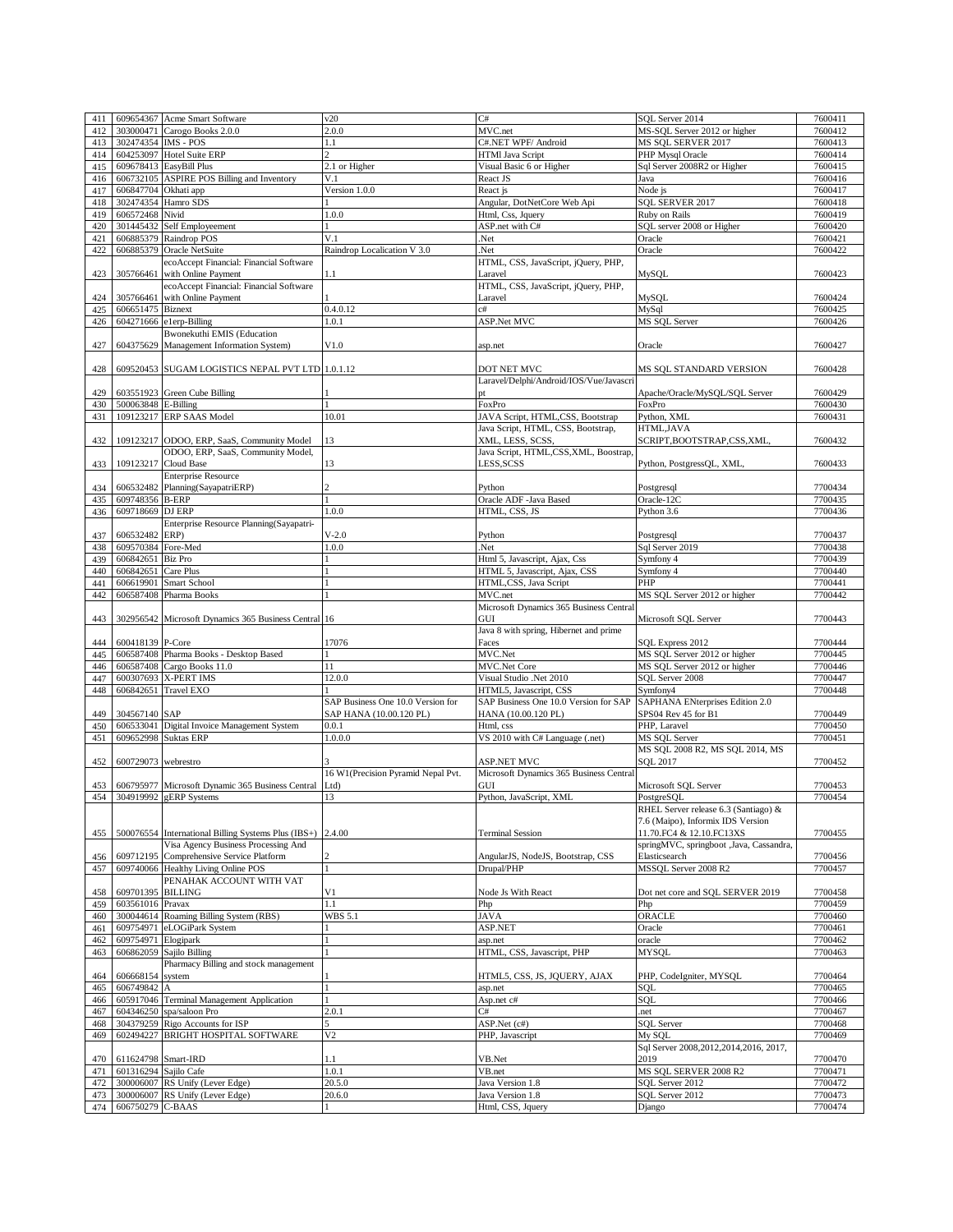|     |                      |                                              |                  | React.js, Javascript, Android, Java, XML |                                  |         |
|-----|----------------------|----------------------------------------------|------------------|------------------------------------------|----------------------------------|---------|
| 475 |                      | 601400135 Parking Management Software        |                  | HTML, CSS                                | Node.js, Mysql                   | 7700475 |
| 476 |                      | 606587408 Infusion ERP                       | 2.77             | <b>MVC.Net Core</b>                      | MS SQL Server 2012 Or Higer      | 7700476 |
|     |                      | 600026417 Axis Grocery Systems               | v1.0             | PHP                                      | <b>MYSQL</b>                     | 7700477 |
| 477 |                      |                                              |                  |                                          |                                  |         |
| 478 |                      | 609754971 Elogipark DPMS                     |                  | Asp.net                                  | Oracle                           | 7700478 |
| 479 | 609806869 Dailo      |                                              | version 1        | HTML,CSS,JAVASCRIPT,JQUERY               | PYTHON DJANGO, MY SQL            | 7700479 |
|     |                      |                                              |                  |                                          | <b>MS SQL SERVER</b>             |         |
| 480 |                      | 600028783 IDS Software                       | Fortune Next 7.0 | VB6                                      | 2008R2/2012/2014/2016/2017       | 7700480 |
| 481 |                      | 303000471 Infusion ERP                       | 2.77.            | <b>MVC.Net Core</b>                      | MS SQL Server 2012 Or Higer      | 7700481 |
| 482 |                      | 303000471 Pharma Books                       | 1.0.1            | MVC.Net                                  | MS SQL Server 2012 or higher     | 7700482 |
| 483 |                      | 300006007 RS Unify (Lever Edge)              | 20.7.1           | Java Version 1.8                         | SQL Server 2012                  | 7700483 |
|     |                      |                                              |                  |                                          |                                  |         |
| 484 |                      | 601646382 Bestvalue Management System        |                  | HTML, CSS, JS, JQuery, AJAX              | PHP/Codeigniter, MariaDB         | 7700484 |
| 485 |                      | 609661213 BIZ DARPAN                         | 10               | <b>VB.NET</b>                            | <b>SQL SERVER</b>                | 7700485 |
| 486 |                      | 609661213 CO-DARPAN                          | 10               | <b>VB.NET</b>                            | <b>SOL SERVER</b>                | 7700486 |
| 487 |                      | 300975459 Medipro HM-SYS                     | 11.0.0.0         | DELPHI, C#.Net                           | SQL SERVER 2008 R2 OR HIGHER     | 7700487 |
| 488 | 300975459 Medipro    |                                              | 10.0.0.0         | DELPHI, C#.Net                           | SQL SERVER 2008 R2 OR HIGHER     | 7700488 |
|     |                      |                                              |                  |                                          |                                  |         |
| 489 |                      | 609749423 AegisRestro                        |                  | React 16                                 | Dot Net Core 3, Postgres 12      | 7700489 |
|     |                      |                                              |                  | HTML, .NET, JQuery, CSS, JavaScript,     | C# ASP.NET MVC, MS               |         |
| 490 |                      | 500023563 Navigator_Web                      |                  | Bootstrap, Data Table                    | SQL2008,2008R2,2012,2014,2016    | 7700490 |
| 491 |                      | 609828906 Pycemon Order                      | V2.0.0           | HTML5, BOOTSTRAP, NODE                   | Django, Python                   | 7700491 |
| 492 | 600994200 LekhAstra  |                                              | 0.1              | HTML (WEB)                               | Net.                             | 7700492 |
| 493 | 609712201            | Matec Restaurant Manager                     | 3.0.1            | dot net                                  | dot net                          | 7700493 |
|     |                      |                                              |                  |                                          |                                  |         |
| 494 | 606781998            | BizMandala                                   |                  | React                                    | $\overline{D}$ jango             | 7700494 |
| 495 | 300006007            | RS Unify (Lever Edge)                        | 20.8.0           | Java Version 1.8                         | SQL Server 2012                  | 7700495 |
| 496 |                      | 604324010 Vision Nepal                       | 11               | .Net                                     | SQL Server 2012, 2014, 2016,     | 7700496 |
|     |                      |                                              |                  | C#.NET, ASP.NET, CSS, JavaScript,        |                                  |         |
| 497 |                      | 609824306 Sukraa Health Care ERP             | 1.2.20.11        | DevExpress, Crystal Report               | Microsoft SQL Server 2017        | 7700497 |
|     |                      |                                              |                  |                                          |                                  |         |
| 498 |                      | 301588571 FACT ERP.NG                        | 6.0.14           | Microsoft .Net                           | MS SQL SERVER 2016               | 7700498 |
| 499 |                      | 302474354 IMS - WebPOS                       |                  | Angular 9 & Web Api                      | MS SQL Server 2017               | 7700499 |
| 500 |                      | 603560042 Django Billing                     |                  | ReactJS                                  | Python/Django/PostgreSQL         | 7700500 |
| 501 | 303802635            | Smart Restro Pos-SMTECH-XZONE                | 2.0.1            | c#                                       | SOL                              | 7700501 |
| 502 |                      | 600705644 Pagoda POS                         |                  | PHP                                      | MySQL                            | 7700502 |
|     |                      |                                              |                  |                                          |                                  |         |
| 503 |                      | 304379259 Rigo Hotel and Restaurant Software |                  | asp.net, Reacts, Java Script             | Dot Net Framework, SQL Server    | 7700503 |
| 504 |                      | 609702372 Vidya Management Software          |                  | Vue.js                                   | php,Codeignitor                  | 7700504 |
| 505 |                      | 609724972 ITify Billing                      |                  | React.js, Reactstrap                     | Node.js, MYSQL                   | 7700505 |
| 506 |                      | 300006007 RS Unify (Lever Edge)              | 20.9.0           | Java Version 1.8                         | SQL Server 2012                  | 7700506 |
|     |                      |                                              |                  |                                          |                                  |         |
| 507 | 603533341 BUSY       |                                              | 21               | <b>VISUAL BASIC</b>                      | MS SQL 2008 R2                   | 7700507 |
| 508 | 609702372            | ultraestore                                  |                  | React.js                                 | Django                           | 7700508 |
| 509 | 302474354 B-POS      |                                              | 1.0.0            | ANGULAR 11                               | NET CORE, SQL SERVER             | 7700509 |
|     |                      | Tezash Accounting & Sales ERP                |                  |                                          |                                  |         |
| 510 | 609563287            | Software                                     | 2.1              | html,css,javascript,jquery,ajax          | php, mysql                       | 7700510 |
|     |                      |                                              | 2.01             |                                          |                                  |         |
| 511 | 609563287            | Tezash Account & Sales ERP Software          |                  | html,css,javascript,jquery,ajax          | php ,mysql                       | 7700511 |
| 512 |                      | 602446321 Icaremarts Direct Selling Software |                  | Html, css, js, bootstrap                 | Html, css, js, bootstrap         | 7700512 |
|     |                      |                                              |                  | Java Version 1.8                         |                                  |         |
| 513 |                      | 300006007 RS Unify (Lever Edge)              | 21.1.0           |                                          | SQL Server 2012                  | 7700513 |
|     |                      |                                              |                  |                                          |                                  |         |
|     |                      |                                              |                  | Flutter for mobile application and React |                                  |         |
| 514 |                      | 600622185 Hotel Yantra Application           | Initial          | JS for web application                   | ASP.Net                          | 7700514 |
| 515 |                      | 600026417 Axis Grocery Systems               | $\overline{c}$   | PHP                                      | MySql                            | 7700515 |
| 516 |                      | 609591431 Medico Prudent CIMS                |                  | HTML, CSS, Javascript                    | PHP/Codeigniter, MariaDB Server  | 7700516 |
|     |                      | Horizonpro- Departmental Store/Mart          |                  |                                          |                                  |         |
|     |                      |                                              |                  |                                          |                                  |         |
| 517 |                      | 606872737 Billing Software                   | 8.5.11           | Visual Studio                            | SQL Server 2008 R2               | 7700517 |
|     |                      |                                              |                  | HTML,CSS,Bootstrap, jquery,              |                                  |         |
| 518 |                      | 606681641 Really Simple Invoicing            |                  | database.js                              | PHP, Laravel, MySQL              | 7700518 |
| 519 |                      | 600940618 BISage Billing                     | $V$ 1.0          | Net MVC                                  | Microsoft SQL Server             | 7700519 |
| 520 |                      | 609510849 Thulo Billing                      | V 1.0.0          | C#, Flutter                              | Node, Mysql                      | 7700520 |
|     |                      | 611208631 Microsoft Dynamics NAV             | 2018             | Microsoft Dynamics NAV                   | Ms-SOL                           | 7700521 |
| 521 |                      |                                              |                  |                                          |                                  |         |
| 522 | 609720941            | Nepali POS                                   | 0.77             | c#                                       | dot NET(SQL Server)              | 7700522 |
| 523 |                      | 601628517 Adhyaapan                          |                  | Html,CSS, Java Script                    | PHP, MYSQL                       | 7700523 |
| 524 |                      | 604375629 Bwonekuthi College ERP System      | $V$ 2.0          | ASP.NET                                  | ORACLE                           | 7700524 |
|     |                      | 525 606871914 Sofwena Sales(Mart)            | 1.0.0.0          | C#                                       | Sql Server                       | 7700525 |
|     |                      |                                              |                  | C#                                       |                                  |         |
| 526 |                      | 606871914 Sofwena Sales(Restaurant)          | 1.0.0.0          |                                          | Sql Server                       | 7700526 |
| 527 |                      | 606871914 Sofwena Sales(Ticketing)           | 1.0.0.0          | c#                                       | Sql Server                       | 7700527 |
| 528 |                      | 609597413 EB Software                        | V1.0             | HTML, CSS, JS, PHP                       | PHP, MYSQL                       | 7700528 |
| 529 |                      | 604346250 SMTECH POS for Ticketing system    | 2.0.1            | C#                                       | SOL 2012                         | 7700529 |
| 530 |                      | 604346250 SMTECH Ticketing system            | 2.0.1            | $C#$ , .net                              | SQL                              | 7700530 |
|     |                      |                                              |                  |                                          |                                  |         |
| 531 |                      | 301212557 Pharmacy Management System         |                  | .NET/HTML, CSS, jQuery                   | MSSQL Server, .NET Core 2.2      | 7700531 |
| 532 |                      | 609718669 D Code Health                      | 1.6.0            | GAMBAS with QT5                          | MySQL/PostgreSQL/Sqlite3         | 7700532 |
| 533 |                      | 609718669 D Code Web Health                  | $\hat{A}$ 0.6.0  | <b>GAMBAS</b> with Web                   | MySQL/PostgreSQL/Sqlite3         | 7700533 |
| 534 |                      | 300006007 RS Unify (Lever Edge)              | 21.3.0           | Java Version 1.8                         | SQL Server 2012                  | 7700534 |
| 535 | 606886581 beesoft    |                                              |                  | JAVA                                     | MySQL                            | 7700535 |
|     |                      |                                              |                  |                                          |                                  |         |
| 536 |                      | 609789483 Pharma Sansar                      |                  | Bootstrap, HTML, CSS, JS, Jquery         | Php                              | 7700536 |
| 537 |                      | 609556878 Ebilling and Business Management   | 1.3              | Vus.js                                   | PHP                              | 7700537 |
| 538 |                      | 611208631 Dynamics 365 Business Central      | W1               | Dynamics 365 Business Central            | MS-SOL                           | 7700538 |
| 539 |                      | 500128738 SAP Business One                   | 10 PL2           | ASP.NET/C#                               | <b>HANA 2.0</b>                  | 7700539 |
| 540 |                      | 609862164 Hamro eGurukul                     |                  | Asp.net                                  | SQL                              | 7700540 |
|     |                      |                                              |                  |                                          |                                  |         |
|     |                      | Jewellery Enterprise Management System       |                  |                                          |                                  |         |
| 541 | 609935125 (JEMS)     |                                              |                  | Angular                                  | ASP.NET                          | 7700541 |
| 542 | 601749535 Veda       |                                              |                  | Vue.js                                   | <b>MYSQL 8.0.23</b>              | 7700542 |
| 543 | 604380926 DMMS       |                                              | 6.7.5.5          | Web portal and Desktop Technology        | MySQL                            | 7700543 |
|     |                      |                                              | 1.0.16           |                                          |                                  |         |
| 544 | 604249449 Bizom      |                                              |                  | Native Android, .NET                     | PHP, MySQL                       | 7800544 |
| 545 |                      | 303693819 24ONLINE                           | 838 BUIL 30      | Java                                     | Linux                            | 7800545 |
| 546 | 606706661 EP-POS     |                                              | 3.6              | PHP, Laravel, HTML, CSS, JS              | MySQL                            | 7800546 |
| 547 | 606653291 Sarathimed |                                              |                  | HTML5, Bootstrap                         | MySQL, Groovy And Grails (4.0.1) | 7800547 |
| 548 |                      | 600327853 Phoenix ERP                        | 8.2              | Java UI                                  | OSGI Framework, Java             | 7800548 |
| 549 |                      | 609986628 Billing Software                   | ${\rm V}$ 1.0.1  | Visual Basic 6.0                         | MSSQL Server 2008 R2             | 7800549 |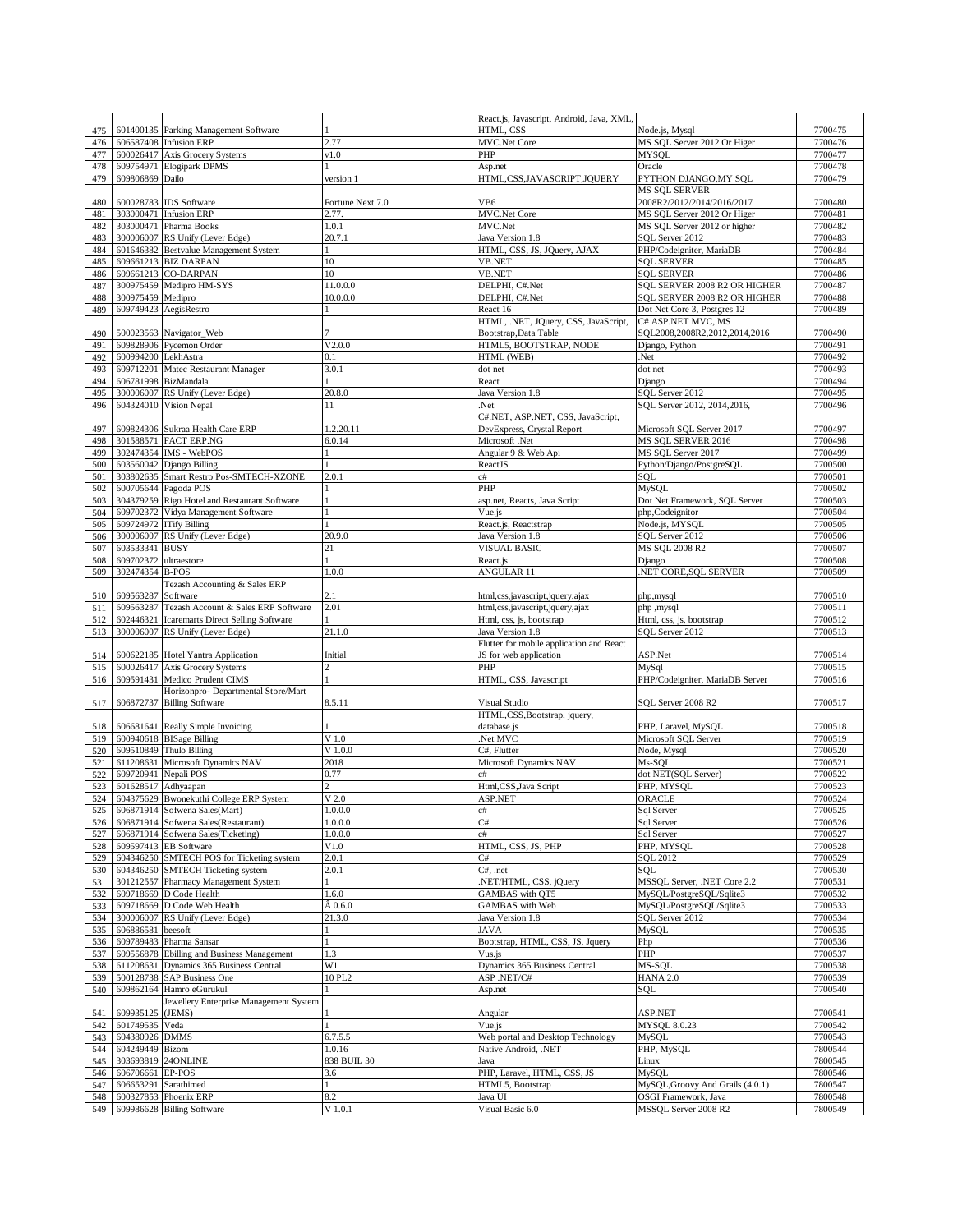| 550 | 609986628 Sajilo Cafe  |                                                          | $V$ 1.0.1                           | Visual Basic .Net                                                              | MSSQL Server 2008 R2                                                     | 7800550 |
|-----|------------------------|----------------------------------------------------------|-------------------------------------|--------------------------------------------------------------------------------|--------------------------------------------------------------------------|---------|
| 551 | 500128738 MPOS         |                                                          | 12                                  | Microsoft .NET                                                                 | Oracle                                                                   | 7800551 |
| 552 |                        | 500128738 GINESYS POS                                    | 12.3                                | MICROSOFT.NET                                                                  | ORACLE                                                                   | 7800552 |
| 553 |                        | 301490818 Tally Cum A7.2                                 | A7.2                                | Visual Studio                                                                  | Ms SQLServer 2008 R2                                                     | 7800553 |
| 554 | 300006007              | RS Unify (Lever Edge)                                    | 21.4.0                              | Java Version 1.8                                                               | SQL Server 2012                                                          | 7800554 |
| 555 | 609799158              | <b>QuickBis</b>                                          | 7.1.0                               | Visual Basic and C#                                                            | MS SQL                                                                   | 7800555 |
| 556 | 303962067              | Software Listing                                         | IMERP1.0                            | PHP                                                                            | MySql                                                                    | 7800556 |
| 557 |                        | 611208631 Microsoft Dynamics NAV 2018                    | W1 11.0                             | Microsoft Dynamics NAV                                                         | Microsoft SQL Server                                                     | 7800557 |
| 558 |                        | 611208631 Dynamics 365 Business Central                  | W1 17.5                             | Dynamics 365 Business Central                                                  | Microsoft SQL Server                                                     | 7800558 |
|     |                        | iSolution General Insurance Management                   |                                     |                                                                                |                                                                          |         |
| 559 | 304324204 System       |                                                          |                                     | NET CORE (Dot Net Core)                                                        | <b>SQL Server</b>                                                        | 7800559 |
| 560 | 301586443 H8 SSRMS     |                                                          | 1.0.0                               | NET Technology                                                                 | MS-SQL                                                                   | 7800560 |
| 561 | 303962067 IMERP        |                                                          |                                     | PHP                                                                            | MySql                                                                    | 7800561 |
|     |                        | iSolution General Insurance Management                   |                                     |                                                                                |                                                                          |         |
| 562 | 304324204              | System                                                   |                                     | NET CORE (Dot Net Core)                                                        | <b>SQL</b> Server                                                        | 7800562 |
| 563 | 300006007              | RS Unify (Lever Edge)                                    | 21.5.0                              | Java Version 1.8                                                               | SQL Server 2012                                                          | 7800563 |
| 564 |                        | 605961564 DBS (Evolve)                                   | V2.0.0                              | React JS                                                                       | Node JS                                                                  | 7800564 |
| 565 | 609749423 AegisHMS     |                                                          |                                     | React 16                                                                       | Dot net core 3, postgres 12                                              | 7800565 |
| 566 |                        | 301766012 Cogent Billing Web                             | 0.0.1                               | Laravel                                                                        | MySQL                                                                    | 7800566 |
| 567 |                        | 611208631 Dynamics 365 Business Central                  | W1 17.1                             | Dynamics 365 Business Central                                                  | Microsoft SQL Server                                                     | 7800567 |
| 568 |                        | 609763878 E.R.P. Easy 10.1.1                             | 10.1.1                              | C#.Net                                                                         | MS-SQL Server 2012 or higher                                             | 7800568 |
| 569 | 609824081              | Ecogreen                                                 | Version 160                         | Appeon Powerbuilder2017 R3                                                     | SQL Anywhere Sybase 16                                                   | 7800569 |
| 570 | 609824081              | Ecogreen                                                 | version 160                         | Appeon Powerbuilder 2017 R3                                                    | SQL Anywhere Sybase 16                                                   | 7800570 |
| 571 | 300006007              | RS Unify (Lever Edge)                                    | 21.6.0                              | Java Version 1.8                                                               | SQL Server 2012                                                          | 7800571 |
| 572 | 600547392              | FINPRO ERP.NET                                           | <b>Business Essential Version 1</b> | Microsoft C#.NET                                                               | Microsoft SQL Server 2012 and above                                      | 7800572 |
|     |                        |                                                          |                                     | Html5, Javascript, Jquery, Css,                                                |                                                                          |         |
|     |                        |                                                          |                                     | Typescript, Asp.net core, Win form, SQL Asp.net core, .net framework, ADO.Net, |                                                                          |         |
| 573 |                        | 305346968 DynamicEMR                                     | 1.0.1                               | Server reporting services                                                      | C#, MSSQL                                                                | 7800573 |
| 574 |                        | 608804378 RIDHI SIDHI SOFT                               | 3.0                                 | ASPX.NET                                                                       | <b>SOL 2008R2</b>                                                        | 7800574 |
| 575 | 500128738              | SAP Business One with Dealer Portal                      | 9.3                                 | .NET Technology                                                                | <b>HANA</b>                                                              | 7800575 |
| 576 | 301576903 Global HIS   |                                                          | 21.5.6                              | asp.net 4.0                                                                    | <b>SQL Management</b>                                                    | 7800576 |
| 577 | 600609032              | SWASTIK NEPAL EDITION                                    | 2.1                                 | VISUAL BASIC                                                                   | MS SQL SERVER                                                            | 7800577 |
|     |                        |                                                          |                                     | Microsoft Dynamics 365 Business Central                                        |                                                                          |         |
| 578 | 302956542              | Microsoft Dynamics 365 Business Central                  | 18                                  | GUI                                                                            | Microsoft SQL Server                                                     | 7800578 |
| 579 | 601647147              | <b>SMART EMR</b>                                         | 2021                                | Embarcadero Delphi 10.2                                                        | MS SQL Server 2008 R2 or Above                                           | 7800579 |
|     |                        |                                                          |                                     | HTML 5, Java Script ES2015, jQuery                                             |                                                                          |         |
|     |                        |                                                          | 4.5 or above                        |                                                                                |                                                                          | 7800580 |
| 580 | 300140406 TallyBilling |                                                          |                                     | 3.5.1, Golang 1.16 or above                                                    | PostgreSQL Database 10 or above<br>SQL Server 2008 R2, 2012, 2014, 2016, |         |
|     |                        |                                                          |                                     |                                                                                |                                                                          |         |
| 581 | 606389543 MrSolution   |                                                          | 2021                                | C#, .Net                                                                       | 2018 and above                                                           | 7800581 |
| 582 |                        | 611124465 BUSY ACCOUNTING SOFTWARE                       | 21                                  | VISUAL BASIC                                                                   | SQL SERVER 2008 R2                                                       | 7800582 |
| 583 | 604256427              | BUSY ACCOUNTING SOFTWARE                                 | 21                                  | VISUAL BASIC                                                                   | SQL SERVER 2008 R2                                                       | 7800583 |
|     |                        | iSolution General Insurance Management                   |                                     |                                                                                |                                                                          |         |
| 584 | 304324204              | System                                                   |                                     | NET CORE (Dot Net Core)                                                        | <b>SOL</b> Server                                                        | 7800584 |
| 585 |                        | 604324010 Vision Restro                                  | 11                                  | Net.                                                                           | SQL Server 2012, 2014, 2016, 2017                                        | 7800585 |
| 586 | 609626007              | Prispitals                                               |                                     | HTML, CSS, VueJS                                                               | PHP, MySQL                                                               | 7800586 |
| 587 | 609626007              | Prispitals                                               |                                     | HTML, CSS, VueJS                                                               | PHP, MySQL                                                               | 7800587 |
| 588 | 609626007              | Prispitals                                               |                                     | HTML, CSS, VueJS                                                               | PHP, MySQL                                                               | 7800588 |
| 589 | 609784491              | <b>TIGG App</b>                                          |                                     | React Js                                                                       | Golang/PostgreSQL                                                        | 7800589 |
| 590 | 604324010              | Vision Restro                                            | 11                                  | .Net                                                                           | SQL Server 2012, 2014, 2016, 2017                                        | 7800590 |
| 591 | 609626007              | Prispitals                                               | v1.0.0                              | HTML, CSS, JavaScript, Vue JS                                                  | Laravel, MySql                                                           | 7800591 |
| 592 | 609626007 Prispitals   |                                                          | v1.0.0                              | HTML, CSS, Vue JS                                                              | PHP Laravel, MySQL                                                       | 7800592 |
| 593 | 606651925              | Nepvent Billing System                                   | 1.0.0                               | Angular                                                                        | Node JS, Postgres SQL as DB                                              | 7800593 |
|     |                        | SAP BUSINESS ONE (HULAS                                  |                                     |                                                                                |                                                                          |         |
| 594 | 300127755              | <b>GROUP)</b>                                            | $(10.00.12)$ PL:02 (64-bit)         | C#                                                                             | HANA 2.00.050.00.1592305219                                              | 7800594 |
| 595 | 500063848 Easy POS     |                                                          |                                     | FoxPro DBMS                                                                    | <b>FroxPro DBMS</b>                                                      | 7800595 |
|     |                        |                                                          |                                     | Tailwind CSS, JavaScript, HTML, Jinja                                          |                                                                          |         |
| 596 |                        | 610011142 Intelzy Billing Software                       |                                     | Template                                                                       | python (Django framework)                                                | 7800596 |
| 597 |                        | 606872737 Horizonpro for Restaurant Billing              | 11.1                                | VB Dot Net                                                                     | Sql Server                                                               | 7800597 |
| 598 |                        | 301331492 e-Accounting                                   |                                     | ASP.NET with C#                                                                | Microsoft SQL Server 2014                                                | 7800598 |
| 599 | 500194306 IBS 2.3i     |                                                          | 2.3                                 | Developer 6i, JAVA                                                             | Oracle 10g                                                               | 7800599 |
| 600 |                        | 305056258 RIGO EDU ERP                                   | 1.2.4                               | <b>ASP NET</b>                                                                 | <b>MS SQL 2017</b>                                                       | 7800600 |
| 601 | 500194306 IBS 2.3i     |                                                          | 2.3                                 | Developer 6i, JAVA                                                             | Oracle 10g                                                               | 7800601 |
|     |                        |                                                          |                                     |                                                                                |                                                                          |         |
| 602 |                        | 106944893 S.N.S Technology Point Of Sale System          | 1.0.01                              | C#.Net, Asp.net, WinForm                                                       | MS-SOL                                                                   | 7800602 |
| 603 |                        | 106944893 S.N.S Technology Point of Sale                 | 1.0.01                              | ASP.Net, WinForm                                                               | <b>MS SQL Server</b>                                                     | 7800603 |
| 604 |                        | 300049130 SynTax ERP                                     | 1.0.0                               | HTML, CSS, JS                                                                  | Python 3.6                                                               | 7800604 |
| 605 |                        | 604263997 Easy Point of Sale                             |                                     | Foxpro DBMS                                                                    | <b>Foxpro DBMS</b>                                                       | 7800605 |
| 606 | 606757225 Rudralekha   |                                                          | 3.21                                | C#, .Net                                                                       | MS SQL Server 2014 and above.                                            | 7800606 |
| 607 |                        | 606757225 Rudralekha POS                                 | 3.21                                | C#, .net                                                                       | MS SQL Server 2014 & above                                               | 7800607 |
| 608 |                        | 606757225 Rudralekha Restro                              | 3.21                                | C#, .Net                                                                       | MS SQL Server 2014 & above                                               | 7800608 |
| 609 | 605943670 ML PRO       |                                                          |                                     | HTML, CSS, Vue JS                                                              | LARAVEL(PHP)                                                             | 7800609 |
| 610 |                        | 300006007 RS Unify (Lever Edge)                          | 21.8.0                              | Java Version 1.8                                                               | SQL Server 2012                                                          | 7800610 |
| 611 |                        | 609908167 Soft Accounting                                | 2.0.1                               | Jquery+Knockout JS                                                             | ASP Dot Net MVC+ SQL database                                            | 7800611 |
|     |                        |                                                          |                                     |                                                                                |                                                                          |         |
| 612 |                        | 609724136 Mind Risers Inventory and Billing System 1.1.1 |                                     | HTML, CSS, Bootstrap                                                           | core PHP                                                                 | 7800612 |
|     |                        |                                                          |                                     |                                                                                |                                                                          |         |
| 613 |                        | 606539904 Lekha Bidhi                                    | 1.0.0 or Higher                     | HTML5, CSS3, JS, Laravel 8 or Higher                                           | Mysql or Mariadb or Higher                                               | 7800613 |
| 614 | 602494227 Bright POS   |                                                          | V <sub>1</sub>                      | HTML5, CSS3, Javascript, Angular                                               | PHP(Larabel), MySQL                                                      | 7800614 |
| 615 | 609838224 RB LIMS      |                                                          | $\overline{4}$                      | vb.net                                                                         | mssql 2012                                                               | 7800615 |
| 616 | 126969205 slickpos     |                                                          | 5.2                                 | Bootstrap, html                                                                | Php, Java, Phython                                                       | 7800616 |
|     |                        |                                                          |                                     | Html, Css, javascript, jQuery, ASP.NET                                         |                                                                          |         |
|     |                        | 305346968 Paaila Account Suite                           | 1.0.1                               | Core                                                                           | Asp.net Core, C#, microsoft sql server                                   | 7800617 |
| 617 |                        | 605943670 MLPRO-PMS                                      | 1.2                                 | HTML,CSS and VueJS                                                             | NodeJS                                                                   | 7800618 |
| 618 |                        | 609908167 Soft Accounting                                | 9.1.0.8                             |                                                                                | C# Dot Net                                                               | 7800619 |
| 619 |                        |                                                          |                                     | Knockout js, Jquery                                                            |                                                                          |         |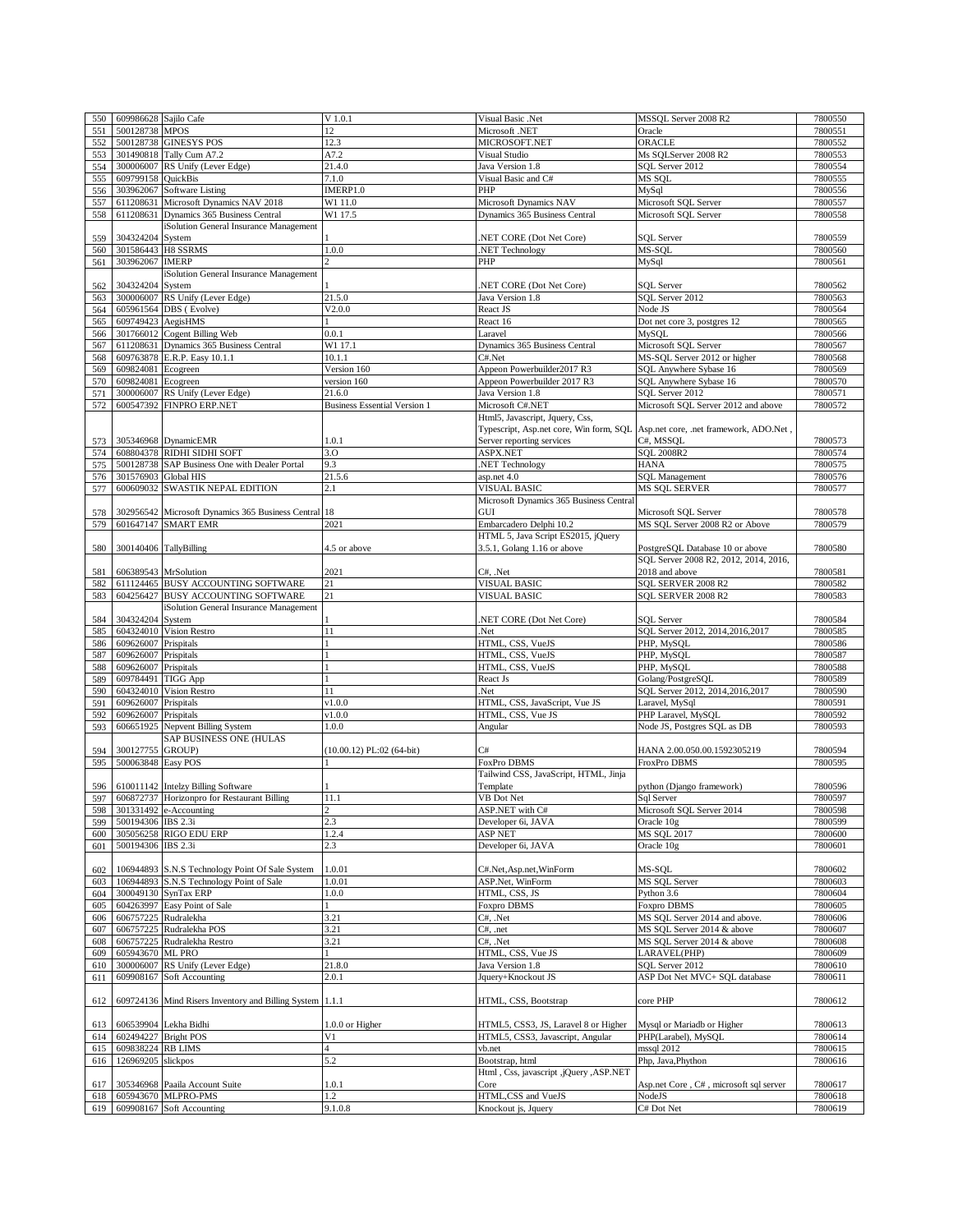|     |                       |                                                            |                                       | CodeIgniter v3.1.7, PHP v7.4, JQuery    |                                                  |                    |
|-----|-----------------------|------------------------------------------------------------|---------------------------------------|-----------------------------------------|--------------------------------------------------|--------------------|
| 620 |                       | 606514990 UTech ERP Solution                               | 1.0.0                                 | v3.2.1                                  | MS SQL Server 2014                               | 7800620            |
| 621 |                       | 602489904 Dynamic Academic ERP                             |                                       | ASP.Net MVC /C#, AngularJS              | MS SOL SERVER 2019                               | 7800621            |
|     |                       |                                                            |                                       | JSF/Prime faces. Core Technology:       |                                                  |                    |
| 622 | 601172085 P-Core      |                                                            | 1.7.0.82                              | Spring/Java                             | Spring/Hibernate.RDBMS: MSSQL                    | 7800622            |
| 623 |                       | 609556878 EBBM Ticketing System                            | C.                                    | Vue Js                                  | PHP (laravel)                                    | 7800623            |
|     |                       |                                                            | SAP Business One 10.0, version for    |                                         |                                                  |                    |
| 624 |                       | 603525579 SAP Business One                                 | SAP HANA                              | SAP Business One UI                     | SAP HANA                                         | 7800624            |
|     |                       |                                                            | SAP Business One 10.0, version for MS |                                         |                                                  |                    |
|     |                       |                                                            |                                       |                                         |                                                  |                    |
| 625 |                       | 603525579 SAP Business One                                 | SOL                                   | SAP Business One UI                     | <b>MS SQL SERVER</b>                             | 7800625            |
| 626 | 304230051 B-pos       |                                                            | 1.0.0                                 | angular 11                              | net core sol server                              | 7800626            |
| 627 |                       | 602460017 CBO INFOTECH                                     | 2021                                  | VISUAL BASIC DOT NET                    | <b>SOL SERVER</b>                                | 7800627            |
|     |                       |                                                            |                                       | HTML, JAVASCRIPT, BOOTSTRAP,            |                                                  |                    |
| 628 |                       | 606681641 ODOO S.A                                         | 14                                    | CSS, JOUERY                             | PYTHON, XML, POSTGRES, SQL                       | 7800628            |
| 629 |                       | 602460017 CBO INFOTECH                                     | 2021                                  | VISUAL BASIC DOT NET                    | <b>SOL SERVER</b>                                | 7800629            |
| 630 |                       | 127931218 Niru Books & Billing                             | 1.0.01                                | React, Flutter                          | Rust, Python, NodeJS & POSTgresql                | 7800630            |
| 631 |                       | 609911783 Friends Cafe POS                                 | $\mathbf{1}$                          | HTML/CSS/JS                             | Django                                           | 7800631            |
|     |                       |                                                            |                                       |                                         | MySQL / MsSQL Server, PostgreSQL,                |                    |
| 632 |                       | 606111513 Crystal ERP                                      | 8.0.0                                 | Asp.NetCore, HTML, CSS, JavaScript      | Oracle                                           | 7800632            |
| 633 | 610015588 Saral Pasal |                                                            |                                       | Vue Js, Bootstrap, Jquery               | PHP, JS                                          | 7800633            |
| 634 |                       | 616071360 Mr. Solution                                     | 2018                                  | $C#$ , net                              | SQL Server 2008 R2                               | 7800634            |
| 635 | 610015588 Saral Cafe  |                                                            |                                       | VueJs, Bootstrap                        | Laravel, JS                                      | 7800635            |
| 636 |                       | 610094312 Sajilo Software Nepal                            | $V$ 1.0.1                             | MS Visual Basic .Net                    | MS SQL Server 2008 R2                            | 7800636            |
| 637 |                       | 303401463 TouchStone Billing Solution                      | 1.01                                  | JavaScript/HTML/PHP                     | MySQL/PHP                                        | 7800637            |
| 638 |                       | 610011605 AlignBooks                                       | 1.1.4.34                              | Angular, Javascript, HTML-5             | Net, C#4.52                                      | 7800638            |
| 639 |                       | 610011605 AlignBooks                                       | 1.1.4.34                              | Angular, Javascript HTML-5              | Net, C#4.52                                      | 7800639            |
|     |                       |                                                            |                                       |                                         | MS SQL SERVER 2017/MS SQL                        |                    |
|     |                       |                                                            |                                       |                                         |                                                  |                    |
| 640 |                       | 302474354 IMS-PLEX SOFTWARE                                | 1.1                                   | Microsoft C#.NET/WPF/Android            | SERVER 2019/ DotNetCore Web Api                  | 7800640            |
| 641 |                       | 300006007 RS Unify (Lever Edge)                            | 22.1.0                                | Java Version 1.8                        | SQL Server 2012                                  | 7800641            |
| 642 |                       | 300006007 RS Unify (Lever Edge)                            | 22.1.0                                | Java Version 1.8                        | SOL Server 2012                                  | 7800642            |
| 643 | 609765890 TA Mall     |                                                            |                                       | HTML, jQuery                            | DOT NET CORE, MSSQL                              | 7800643            |
| 644 |                       | 600893037 Ahpu Software                                    | $\mathbf{1}$                          | <b>HTML</b>                             | PHP                                              | 7800644            |
| 645 | 601393543 swostha     |                                                            | 1.0.2                                 | angular                                 | nodeJs and Mysql                                 | 7800645            |
| 646 |                       | 601983876 eLekha-POS                                       | 1.0.0                                 | C# .Net Windows Application             | Sql Server 2019                                  | 7800646            |
| 647 |                       | 609986628 Sajilo POS Billing                               | V 1.0.1                               | Visual Basic 6.0                        | MS SQL Server 2008 R2                            | 7800647            |
| 648 |                       | 606842651 Bizpro Auto                                      |                                       | HTML 5, JAVASCRIPT, AJAX, CSS           | <b>SYMFONY 5</b>                                 | 7800648            |
| 649 | 605937756 POSNEP      |                                                            | 1.0.01                                | Bootstrap                               | Laravel                                          | 7800649            |
| 650 |                       | 604272476 Mugu Shop                                        | 2.83                                  | HTML, CSS, Javascript, PHP              | PHP-Laravel, Node JS                             | 7800650            |
| 651 | 610182303 HamroBill   |                                                            |                                       | angularjs                               | <b>SOL</b> Server                                | 7800651            |
| 652 |                       | 303401463 Touchstone billing solutions                     |                                       | PHP                                     | MySql                                            | 7800652            |
|     |                       |                                                            | 1.2                                   | HTML, CSS3, Javascript                  | C# .Net, MS SQL Server                           | 7800653            |
| 653 |                       | 300048362 XnappDMS solution                                | $\mathbf{1}$                          |                                         |                                                  |                    |
| 654 |                       | 606842651 Bizpro Auto                                      |                                       | Html 5, Javascript, Ajax, CSS           | MySql                                            | 7800654            |
|     |                       |                                                            |                                       | HTML, JAVASCRIPT, BOOTSTRAP,            |                                                  |                    |
| 655 |                       | 606681641 ODOO S.A                                         | 14                                    | CSS, JQUERY                             | PYTHON, XML, POSTGRES, SQL                       | 7800655            |
| 656 | 500194306 IBS 2.4i    |                                                            | 2.4                                   | Developer 6i                            | Oracle                                           | 7800656            |
| 657 |                       | 610015588 Saral Medicare                                   |                                       | Vue Js, Bootstrap, Jquery               | PHP, JS                                          | 7800657            |
| 658 |                       | 606842651 Bizpro Auto                                      |                                       | Html5, Javascript, Ajax, CSS            | MySql                                            | 7800658            |
| 659 | 305072953 B-POS       |                                                            | 1.0.0                                 | ANGULAR 11                              | NET CORE.SQL SERVER                              | 7800659            |
| 660 | 305072953 B-POS       |                                                            | 1.0.0                                 | ANGULAR 11                              | NET CORE.SOL SERVER                              | 7800660            |
| 661 |                       |                                                            |                                       |                                         |                                                  |                    |
|     |                       | 300006007 RS Unify (Lever Edge)                            | 22.2.0                                | Java Version 1.8                        | SQL Server 2012                                  | 7800661            |
| 662 | 302981308 DG-Cloud    |                                                            | $\mathbf{1}$                          | ASP.NET                                 | C#                                               | 7800662            |
| 663 |                       | 606879844 Digital Board                                    | 5.1                                   | JSF                                     | JAVA/MySQL                                       | 7800663            |
| 664 |                       | 603580125 Krisha Inventory                                 | 1.0.0                                 | vuejs, bootstrap, html, css             | Laravel, MySql                                   | 7800664            |
|     |                       |                                                            |                                       |                                         | <b>MS SQL Servere</b>                            |                    |
| 665 | 610182303 HamroBill   |                                                            |                                       | AngularJS                               | PHP                                              | 7800665<br>7800666 |
| 666 |                       | 609627981 Uclean Invoicing Software                        |                                       | Angular                                 |                                                  |                    |
| 667 | 604356864 SageFlick   |                                                            |                                       | DOT NET                                 | MS SQL SERVER 2016                               | 7800667            |
| 668 | 609183683 BUSY 21     |                                                            | 4.3 or Later                          | <b>Visual Basic</b>                     | SQL Server 2008 R2                               | 7800668            |
| 669 |                       | 302496459 WASTE MANAGEMENT SYSTEM                          | V1.0                                  | PHP, REACTNATIVE                        | MySQL                                            | 7800669            |
|     |                       | 670 610167241 Raintech VAT Hyper Market Software           |                                       | VB.net                                  | SOL                                              | 7800670            |
| 671 |                       | 609871296 Smart karobar                                    | $\mathbf{1}$                          | Html ,CSS, Jaascrpt                     | PHP, Mysqli                                      | 7800671            |
| 672 | 609871296 RestroMS    |                                                            |                                       | Html ,jvascript, jquery, react          | php, mysql                                       | 7800672            |
| 673 |                       | 302496459 Mugu.Shop                                        | 2.85                                  | HTML, CSS, Javascript, PHP              | PHP-Laravel, Node JS                             | 7800673            |
| 674 |                       | 609558652 Tuna Banking Software                            |                                       | Angular8                                | Mysql, Java,c                                    | 7800674            |
| 675 | 609960978 AaryaHMS    |                                                            | Version 2.0                           | HTML, CSS, Javascript, Query, Ajax      | PHP                                              | 7800675            |
| 676 |                       | 609558652 Tuna Invoice                                     |                                       | React                                   | Nodejs, Nosql, mongoDB                           | 7800676            |
| 677 | 609558652 Tuna ERP    |                                                            |                                       | frappe frameworks                       | python, mariaDB                                  | 7800677            |
| 678 |                       | 610160880 LAD erp software                                 | V <sub>1</sub>                        | Html, css, bootstrap, ajax.             | PHP, MYSQL                                       | 7800678            |
| 679 |                       | 606572468 Taulpull Hisaav                                  |                                       | React                                   | Rails                                            | 7800679            |
| 680 |                       | 600705644 Pagoda DMS                                       |                                       | html j query and css                    | php                                              | 7800680            |
| 681 |                       | 300006007 RS Unify (Lever Edge)                            | 22.3.0                                | Java Version 1.8                        | SQL Server 2012                                  | 7800681            |
| 682 |                       | 601491704 Hospital Care Plus                               | 0.0.1                                 | PHP                                     | MySql                                            | 7800682            |
| 683 | 601491704 Restorma    |                                                            | 0.0.1                                 | PHP                                     | Mysql                                            | 7800683            |
|     |                       |                                                            |                                       |                                         |                                                  | 7800684            |
| 684 |                       | 610004450 Digital Academic ERP<br>610204067 Outlet Manager | v1                                    | HTML, CSS, Javascript                   | PHP, MySQL                                       |                    |
| 685 |                       |                                                            |                                       | HTML, JS, Bootstrap, Yii2               | Mysql                                            | 7800685            |
|     |                       | emedicareSoft: All-In-One Solution for                     |                                       |                                         |                                                  |                    |
| 686 |                       | 305766461 Hospital Management                              | 1.1                                   | HTML, CSS, JavaScript, jQuery           | PHP, Laravel Framework                           | 7800686            |
| 687 | 302508165 Odex        |                                                            | 1                                     | HTML, JAVASCRIPT, CSS                   | PYTHON 3.5, POSTGRES 10.4                        | 7800687            |
| 688 |                       | 610153365 HotelMasterErp                                   | 10.2.0                                | Visual Basic.NET                        | MS SQL Server 2012                               | 7800688            |
| 689 |                       | 609620832 Navigator_Plus                                   | 12x                                   | Visual Basic 6                          | <b>MS SQL 2008</b>                               | 7900689            |
|     |                       |                                                            |                                       | ElectronJS, JQuery, JavaScript, ReactJS |                                                  |                    |
| 690 | 606641591 TMBill      |                                                            | 6.1.166                               | Android, JavaFX                         | PHP, NodeJS                                      | 7900690            |
| 691 |                       | 111846151 ERPNext - Nepal Edition (SaaS)                   | 13                                    | HTML5 and Javascript                    | Python and Mariadb                               | 7900691            |
| 692 | 606648817 UNIERP      |                                                            |                                       | CSS, Js, HTML                           | Php (Laravel framework), MYSQL,<br><b>APACHE</b> | 7900692            |